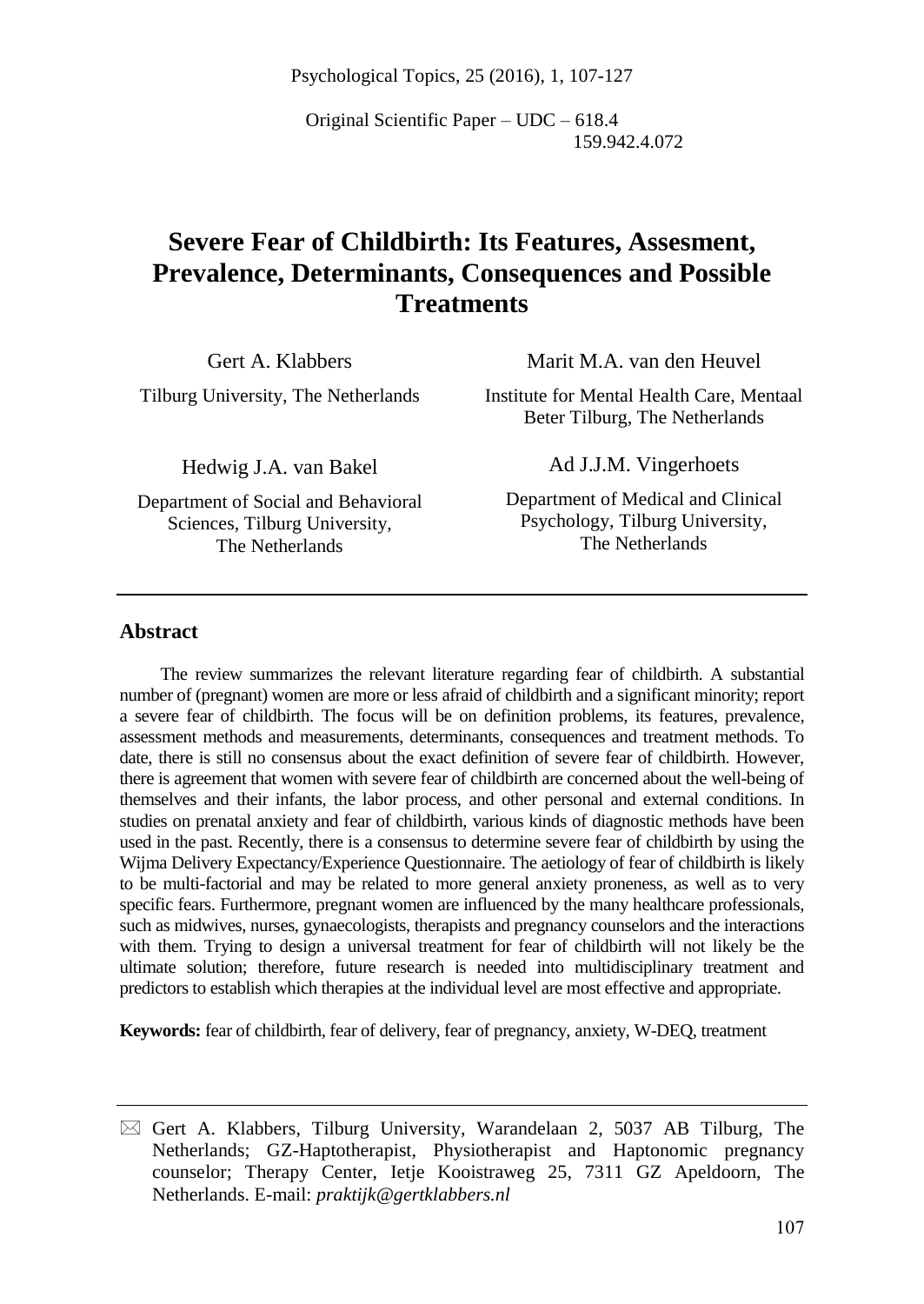### **Introduction**

Pregnancy and delivery are major and generally positive life experiences for most women. However, a substantial number of women are more or less afraid of childbirth (Areskog, Uddenberg, & Kjessle, 1981; Saisto & Halmesmäki, 2003; Zar, Wijma, & Wijma, 2001), and approximately 10% report a severe fear of childbirth (severe FOC) (Adams, Eberhard-Gran, & Eskild, 2012; Kjærgaard, Wijma, Dykes, & Alehagen, 2008; Nieminen, Stephansson, & Ryding, 2009; Nordeng, Hansen, Garthus-Niegel, & Eberhard-Gran, 2012; Spice, Jones, Hadjistavroulos, Kowalyk, & Stewart, 2009; Storksen, Eberhard-Gran, Garthus-Niegel, & Eskild, 2012). Some of these women actively avoid becoming pregnant, seek termination of pregnancy or try to induce a miscarriage (Zar, Wijma, & Wijma 2002). In addition, the condition of FOC may increase the risk of psychological problems (Melender & Sirkka, 1999; Ryding, 1993; Sjögren, 1997) and the risk of medically unnecessary caesarean section (Ryding, Wijma, Wijma, & Rydhström, 1998). To date, there is not yet consensus regarding the definition and diagnosis of severe FOC. There are strong associations with previous stressful obstetric experiences, specific personality characteristics, fear of pain, and fear of becoming a parent*.* Nevertheless, severe FOC often goes unrecognised. The present article focuses on the definition of FOC, its features, prevalence, consequences, determinants, measurements and possible treatments.

#### **Method**

For this review, we searched and examined studies addressing FOC and its features, including prevalence, assessment methods or measurements, determinants, consequences and treatment methods. Electronic databases PubMed (until December 2015), PsycINFO (until December 2015) and Google Scholar were searched, using combinations of the following search terms: fear of pregnancy, fear of childbirth, tokophobia, definition, prevalence, treatment, W-DEQ. Additional publications were identified from the reference lists of the retrieved articles. All relevant papers have been published in English and report original data and/or theoretical perspectives related to (severe) FOC.

#### **Definition and Features**

Some women dread and avoid childbirth despite desperately wanting a baby. Fear of parturition has been already known for ages since Marcé – a French psychiatrist – wrote in 1858: "If they are primiparous, the expectation of unknown pain preoccupies them beyond all measure and throws them into a state of inexpressible anxiety. If they are already mothers, they are terrified of the memory of the past and the prospect of the future" (cited in Hofberg & Brockington, 2000, p. 83). Nowadays, a minority of these pregnant women still suffer from a variety of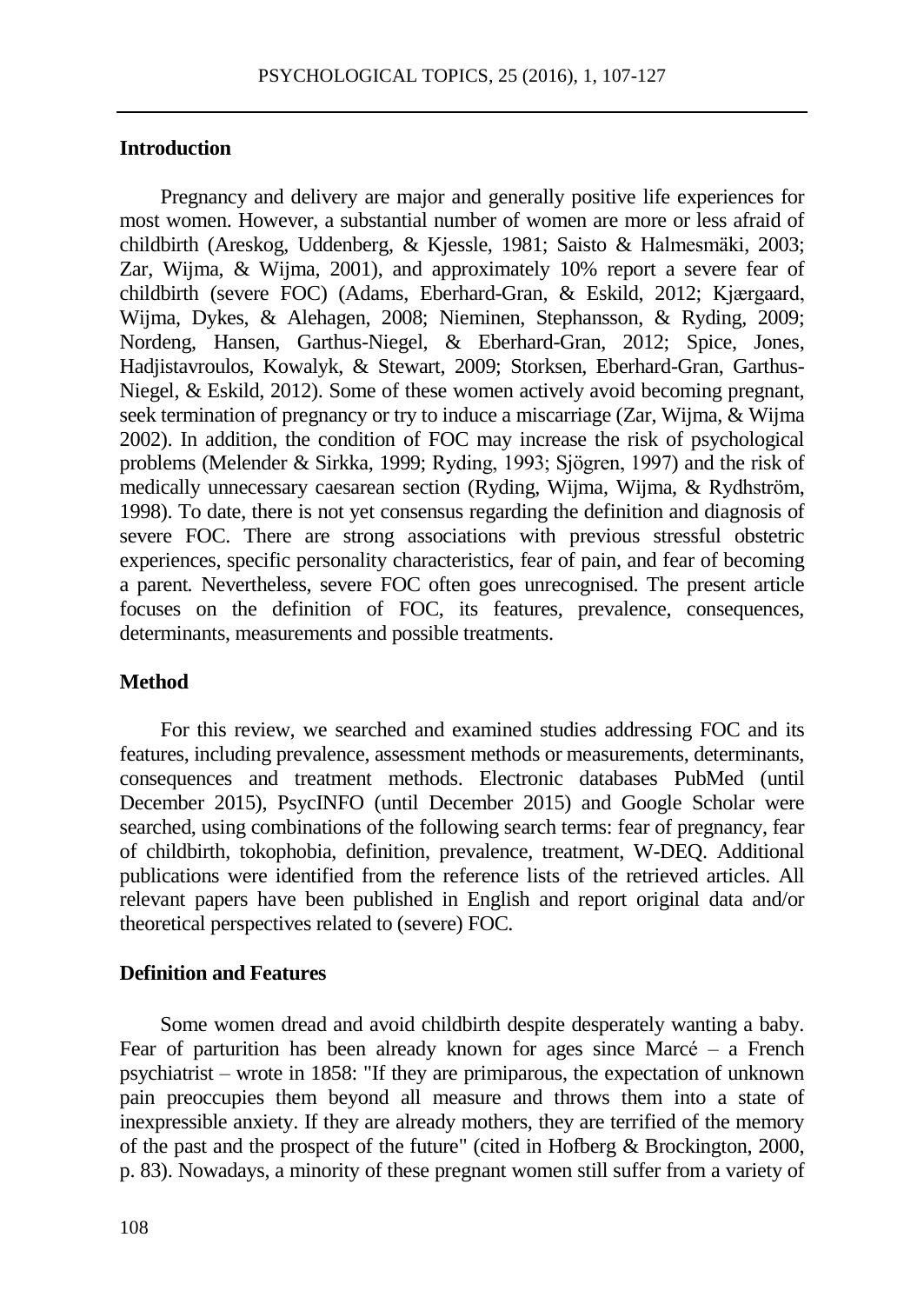fears. When this specific anxiety or fear to die during parturition precedes pregnancy and becomes so overwhelming that childbirth ('tokos' in Greek) is avoided whenever possible, it is referred to as 'tokophobia'. Hofberg and Brockington (2000) introduced the term "tokophobia" to refer to this pathological FOC in the medical literature. More often the general term pathological FOC is used. To date, there is still no consensus concerning the exact definition of severe FOC. On the other hand, there is agreement that women with severe FOC are concerned about the well-being of themselves and their infants (Melender & Sirkka, 1999; Wijma, 2009), the labor process, e.g., pain, medical interventions, abnormal course of labour, death, re-experiencing a previous traumatic delivery (Ryding, 1993), personal conditions (lack of control, distrust in own abilities) and external conditions, like interaction with or the assistance of the staff (Sjögren, 1997). According to Hofberg and Brockington (2000) and Hofberg and Ward (2003), three types of severe FOC can be distinguished (1) *Primary FOC:* This condition is characterised by a dread of childbirth that pre-dates pregnancy. It often starts in adolescence or early adulthood; (2) *Secondary FOC:* This occurs after having experienced a traumatic or distressing delivery, such as instrumental or operative deliveries due to foetal distress or severe pain and perineal tearing; and (3) *FOC as a symptom of prenatal depression:* Some women develop a phobic fear and avoidance of childbirth as a symptom of depression in the prenatal period. However, in all three types, the fear and avoidance of childbirth was typically characterised by a recurrent intrusive belief that one was unable to deliver the baby and that, if one had to, one would die.

Zar et al. (2002) and Wijma and Wijma (2016) proposed to consider FOC as an anxiety disorder or as a phobic fear, which may manifest itself in nightmares, difficulties in concentrating on work or on family activities, physical complaints, and often in an increased request for a cesarean section as the mode of delivery. These authors assessed the links between several anxiety concepts and FOC, with a focus on state and trait aspects of anxiety in FOC. State anxiety is the transient reaction, which comes and goes, whereas trait anxiety refers to the more stable tendency of the individual to react with fear. Women who reported a severe FOC expressed higher general trait anxiety than women with moderate FOC who, in turn, expressed higher levels of general anxiety than women who experience low levels of FOC. This observation suggests that FOC comprises a considerable amount of trait fear. These authors also found support for the idea that FOC has important aspects in common with phobias (Zar et al., 2001). According to the Diagnostic and statistical manual of mental disorders (DSM-V) of the American Psychiatric Association (APA, 1994), for a phobia the following features are essential: (1) marked and persistent fear of a specific object or situation that is excessive or unreasonable, lasting at least six months; (2) immediate anxiety usually produced by exposure to the object; (3) avoidance of the feared situation, and (4) significant distress or impairment. Although these phobic features apply to women with severe FOC, FOC remains a specific fear at the end of a continuum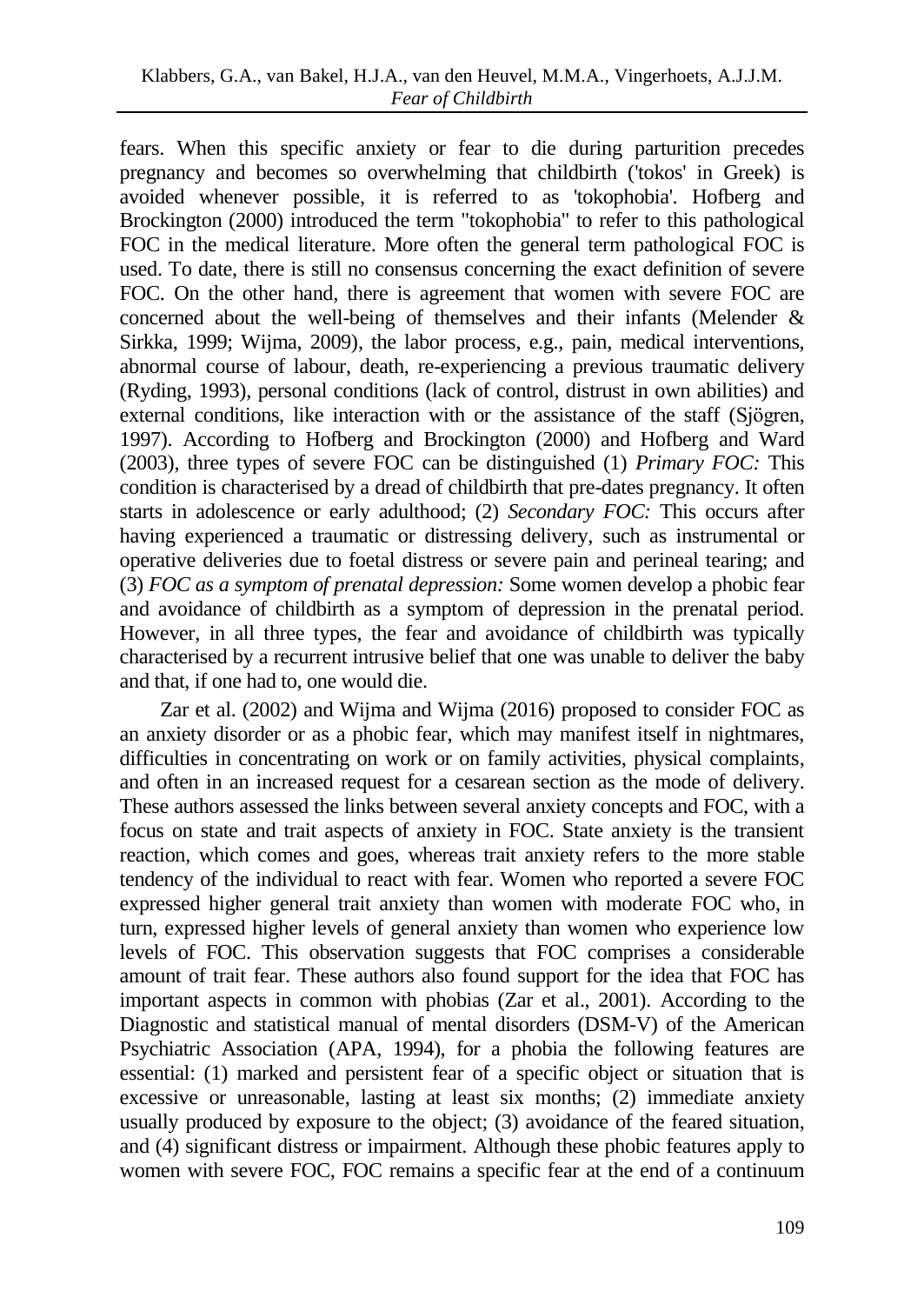ranging from negligible to severe fear that needs to be distinguished from general phobias.

Klabbers, Wijma, Paarlberg, Emons, and Vingerhoets (2014) suggested that severe FOC is featured by the prevalence of "restrain internal sensitive participation" (RISP): For example, a pregnant woman who undergoes a vaginal examination by a midwife or gynaecologist may feel somewhat awkward although she might understand the necessity of such a physical examination.This is a normal reaction because the area examined is considered as private by most women. The pregnant woman will let her body object be internally examined, trying not being sensitively involved. RISP can be functional to allow a stranger, such as a physician or midwife, access to one's most private body parts. However, during childbirth, it is not functional to isolate the feelings in the belly and pelvic area. A persistent RISP reaction may even form a severe obstruction because the birth of a child requires sensitive involvement. This RISP reaction often occurs during a situation that is experienced as uncomfortable. Women with an almost permanently present RISP lack the capacity to feel connected with their belly and pelvic area.

### **Clinical Criteria**

Wijma and Wijma (2016), who have introduced the term 'childbirth anxiety' (CA) as an alternative of 'fear of childbirth' (FOC), described the clinical criteria of CA as follows: (1) *Low CA*: the woman does not see any or almost no problems with and is not bothered about giving birth; (2) *Moderate CA*: the woman can imagine that problems may appear during labour and delivery but also feels that those can be dealth with in an adequate way and that there a woman always runs some risks when she is giving birth; (3) *Severe CA*: the fear is so intense that is makes the woman dysfunctional with serious possible consequences for her personal, social, and work life and for her willingness to become pregnant and/or ability to give birth; and (4) *Phobic CA*: the fear fulfills the criteria of a specific phobia according to DSM-V (APA, 1994).

#### **Assessment and Measurement**

In the past, various kinds of diagnostic methods have been used to identify high FOC women. The anxiety aspect of FOC has frequently been measured with questionnaires originally developed to measure general anxiety (Barnett & Parker, 1986; Bhagwanani, Seagraves, Dierker, & Lax, 1997) or by self-constructed questionnaires or interviews focusing on childbirth-related fear or anxiety (Hofberg & Brockington, 2000; Ryding et al., 1998). Huizink, Mulder, Robles de Medina, Visser, and Buitelaar (2004) demonstrated that assessment of general anxiety during pregnancy may underestimate the fear specifically related to pregnancy. In their study, pregnancy fear rather than general anxiety was found to predict birth outcome and neuroendocrine changes during pregnancy. They further found that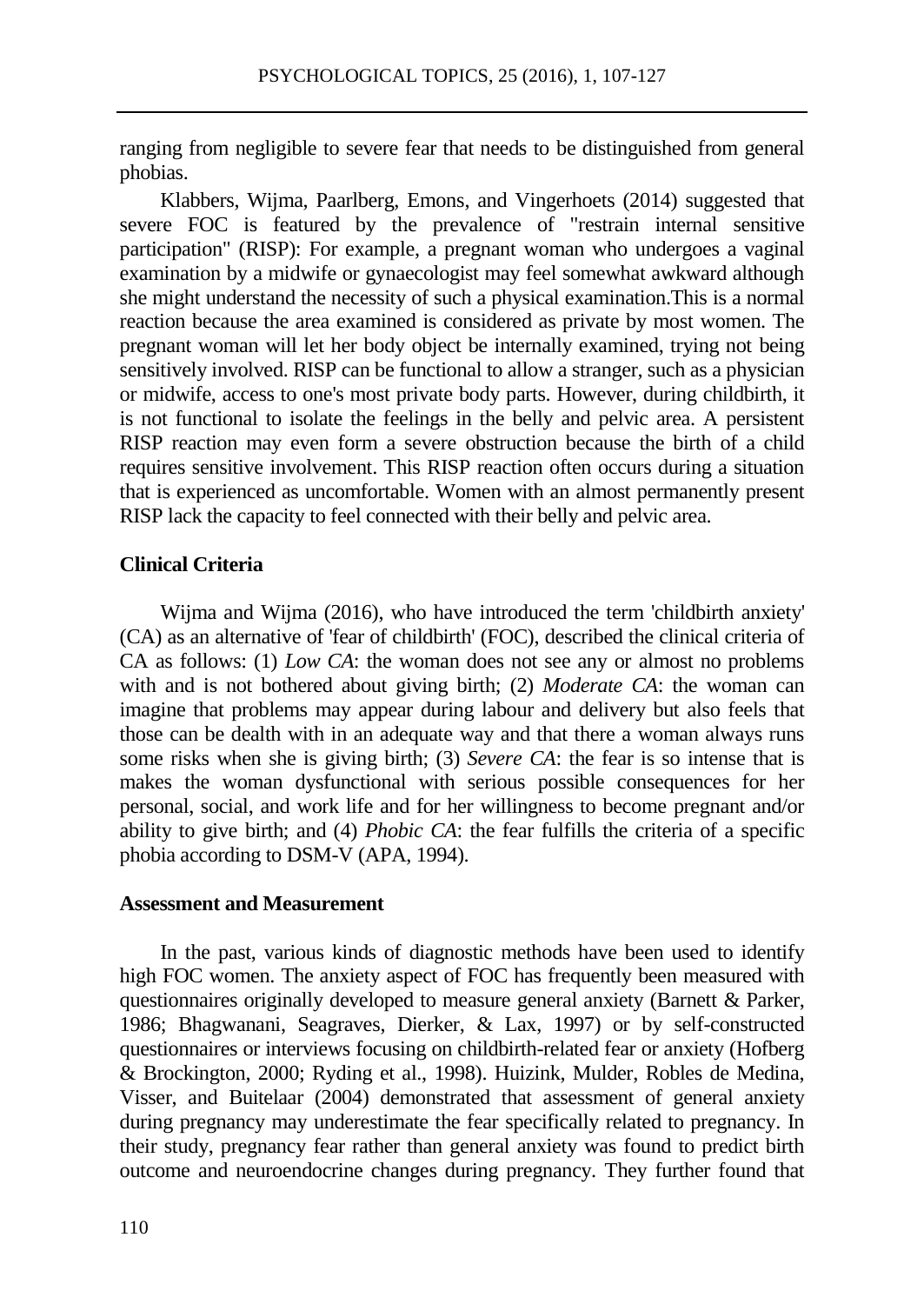only about 20-25% of pregnancy anxieties during early and late pregnancy could be explained by personal factors and, therefore, they concluded that pregnancy anxiety should be regarded as a relatively distinctive syndrome. Generally speaking, general anxiety scales are not designed and thus not fit to assess anxieties and worries related specifically to pregnancy. They lack the needed construct validity and fail to predict specific outcomes. Therefore, to measure FOC, specific scales are recommended. Areskog et al. (1981, 1982) conducted one of the first studies on FOC. They assessed FOC by interviewing 139 women during their third trimester of pregnancy about their experiences and expectations and combined the results with a newly developed 19-items questionnaire addressing childbirth. These results have led to the development of a questionnaire that has been used in its original or in a revised form, in several countries (Areskog, Kjessler, & Uddenberg, 1982; Saisto, Salmela-Aro, Nurmi, & Halmesmäki, 2001a; Saisto, Salmela-Aro, Nurmi, Könönen, & Halmesmäki, 2001b). Another assessment instrument, which has been developed by Wijma, Wijma, and Zar (1998), is the Wijma Delivery Expectancy/Experience Questionnaire (W-DEQ). The W-DEQ has been designed especially to measure FOC operationalised by the cognitive appraisal of the delivery. This 33-item rating scale has a 6-point Likert scale as a response format, ranging from 'not at all'  $(=0)$  to 'extremely'  $(=5)$ , yielding a score-range between 0 and 165. Internal consistency and split-half reliability of the W-DEQ = .87. A W-DEQ score of ≥ 85 is considered to indicate severe FOC (Wijma et al., 1998). The W-DEQ proved to be a useful diagnostic test for disabling FOC in Swedish late pregnant women (sensitivity 91%, specificity 96%) (Zar, 2001). Recently, there is consensus to determine severe FOC by using the Wijma Delivery Expectancy/Experience Questionnaire (W-DEQ). However, different cut-off scores have been applied to qualify women as high FOC women. For instance: W-DEQ A score > 100 (Rouhe, Salmelo-Aro, Tolvanen, Tokola, Halmesmäki & Saisto, 2012), W-DEQ A score > 85 (Kjærgaard et al., 2008; Klabbers et al., 2014) and W-DEQ A score  $> 66$  (Toohill et al., 2014). This implies that the definition of high FOC differs considerably among studies.

# **Prevalence**

Using the W-DEQ  $\geq$  85 criterion, the prevalences of high FOC pregnant vary between 7.5% and 8% in Norway (Adams et al., 2012; Nordeng et al., 2012; Storksen et al., 2012), 9.2% in Canada (Spice et al., 2009), between 10.0% and 15.8% in Sweden (Kjærgaard et al., 2008; Nieminen et al., 2009; Ryding et al., 1998; Zar et al., 2001). The prevalence rates thus vary among studies, depending, among others, on factors like timing of the assessment and the cultural context (Waldenström, Hildingsson, & Ryding, 2006). The finding in Sweden that also 13.0% of the expectant men reported severe FOC indicates that also among fathersto-be childbirth-related fear is an important issue that deserves attention (Ekiksson, Westman, & Hamberg, 2006).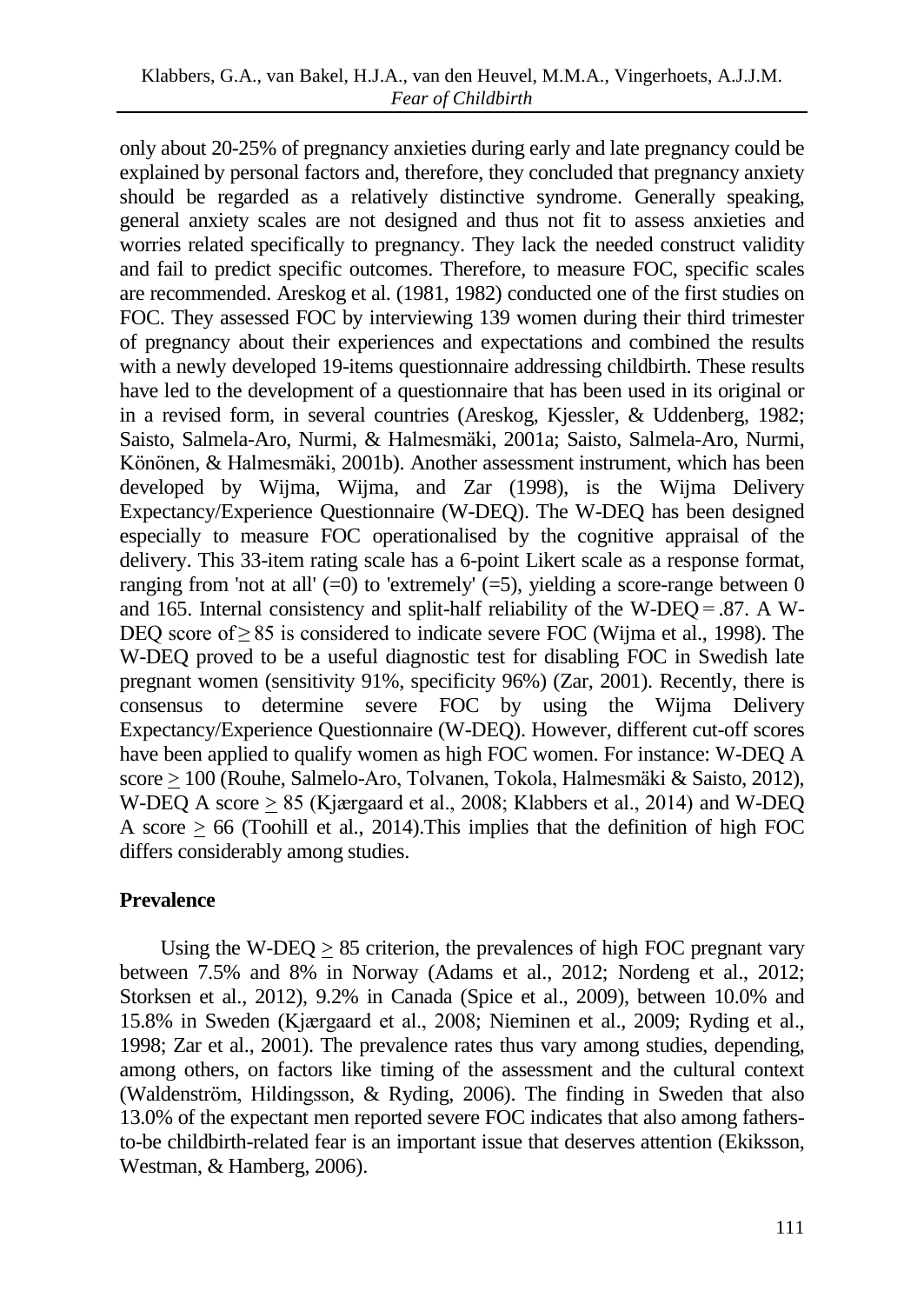### **Determinants**

A previous negative experience of pregnancy and childbirth are the main determinants of secondary FOC in multiparous women (Melender, 2002; Zar et al., 2001). For example, an emergency cesarean section has often been experienced as a severe trauma (Ryding, Wijma, & Wijma, 1997). Also fear of death is expressed by up to 41% of women with a previous experience of a complicated childbirth (Sjögren, 1997). These women additionally often report a lack of trust in the obstetric team and fear of their own incompetence. From the general trauma literature, it is known that only a minority of people develop post-traumatic stress disorder (PTSD) after having experienced a shocking event. A larger number of individuals, however, may develop posttraumatic stress symptoms, which may be part of a normal response to highly stressful events (Kleber, Brom, & Defares, 1992). PTSD or intrusive stress reactions following childbirth mainly result from intolerable pain during labor or from an unanticipated complication such as an emergency cesarean section (Wijma, Söderquist, & Wijma, 1997).

Studies of determinants of severe primary FOC – other than secondary FOC which results from negative previous obstetric experiences – are scarce (Saisto  $\&$ Halmesmäki, 2003). The aetiology of FOC is likely to be multi-factorial and may be related to more general anxiety proneness, as well as to very specific fears. In addition, person and situational factors may all exert their influence. In the following paragraphs, possible determinants of severe FOC are discussed.

#### *Person Characteristics*

General anxiety, neuroticism, depression, physical complaints, vulnerability, low self-esteem, dissatisfaction with the partner and lack of social support, have been found to be related to fear of vaginal delivery and pregnancy-related anxiety (Saisto et al., 2001a). Additionally, is has been suggested that a pregnant woman's expectation of the delivery is relevant to her experiences of and behavior during delivery (Zar, 2001). FOC has been associated with both anxiety proneness in general (Ryding, Wirfelt, Wängborg, Sjögren, & Edman, 2006; Wijma & Wijma, 1992) and clinical anxiety disorders (Zar, Wijma, & Wijma, 2002). In a Swedish population-based study of pregnant women, the prevalence of general mood and anxiety disorders was found to be respectively 11.6% and 6.6% (Anderson, Sundström-Poromaa, Bixo, Bondestam, & Åström, 2003). In women with a psychiatric diagnosis, FOC was twice as common. Psychological characteristics such as depression, may also affect the woman's attitude to her pregnancy and her forthcoming delivery. Negative feelings, thoughts and emotions in early pregnancy also affect later childbirth experiences. FOC could be a sign of hidden depression, the diagnosis of, and therapy for which, would most likely improve the quality of life of the patient and her partner and, consequently, also FOC (Saisto et al., 2001a).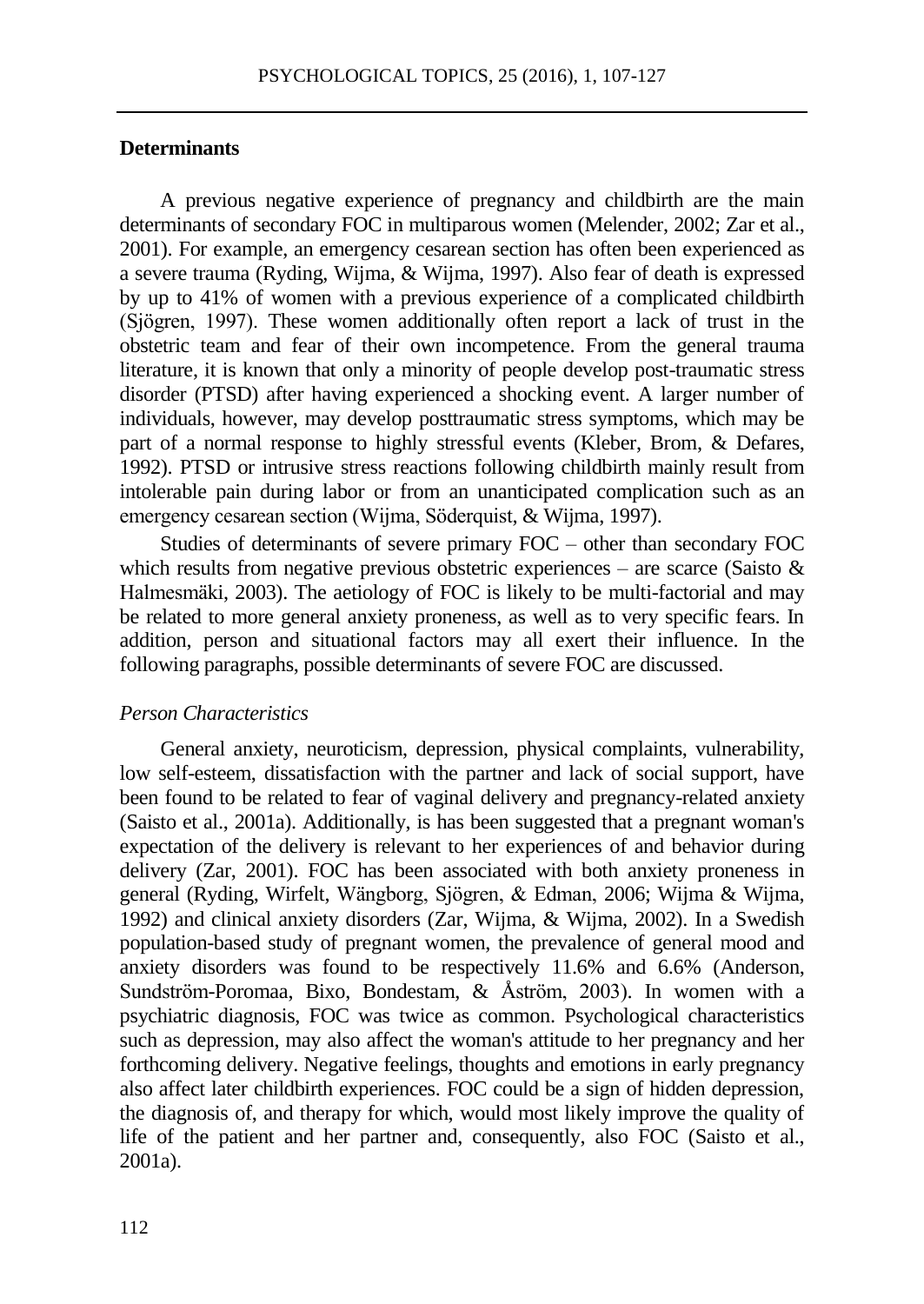## *Fear of Pain*

Fear of pain and a self-suspected low pain tolerance are among the most common causes of FOC (Saisto & Halmesmäki, 2003). However, labor and birth related fear seems to be strongly related to the proneness to experience fear of pain in general, irrespective of parity (Melender, 2002). Fear of pain is also one of the most common reasons for requesting a cesarean section, and can be seen as painavoiding behavior (Saisto & Halmesmäk, 2003).

### *Fear of Being Incapable of Giving Birth*

Fear of being incapable of giving birth is common as well. Approximately two-third of women with severe FOC reported that they felt incapable of giving birth (Sjögren, 1997). Remarkably, this reported fear and felt incapacity were not related to previous birth experiences. In addition, fear of doing something wrong and harming the fetus by inappropriate behavior during labor is highly connected to the fear of being incapable of giving birth (Melender, 2002; Szeverény, Poka, Hetey, & Torok, 1998). There is often a fear of losing one's mind, losing touch with reality, or various emotions expressing hopelessness and helplessness. These kinds of fear can result from actualization of some traumatic events from one's childhood (e.g., being abandoned or abused), or from previous experiences of being neglected when asking for help (e.g., during previous contacts with health care professionals) (Melender, 2002). Women with FOC who strongly desired a surgical delivery and were refused, suffered from greater psychological morbidity than those granted their chosen method of delivery (Hofberg & Brockington, 2000).

# *Fear of Becoming a Parent*

Another common fear is the fear of becoming a parent. The birth of a child is one of the major events in their transition to adulthood for young couples (Ruble et al., 1990). The birth of a child implies new responsibilities and requires new skills. As pointed out by Saisto & Halmesmäki (2003), because of the cultural changes in western society, the significance and admiration of maternity have decreased at the expense of emancipation, work, and career. Also, the lack of role models of how to be a good mother or father in the modern times may increase doubts about one's capability to take care of the newborn. Postpartum, anxious and neurotic women feel less confident about parenting and have a low confidence in their capacity to deal adequately with the baby (Barnett & Parker, 1986).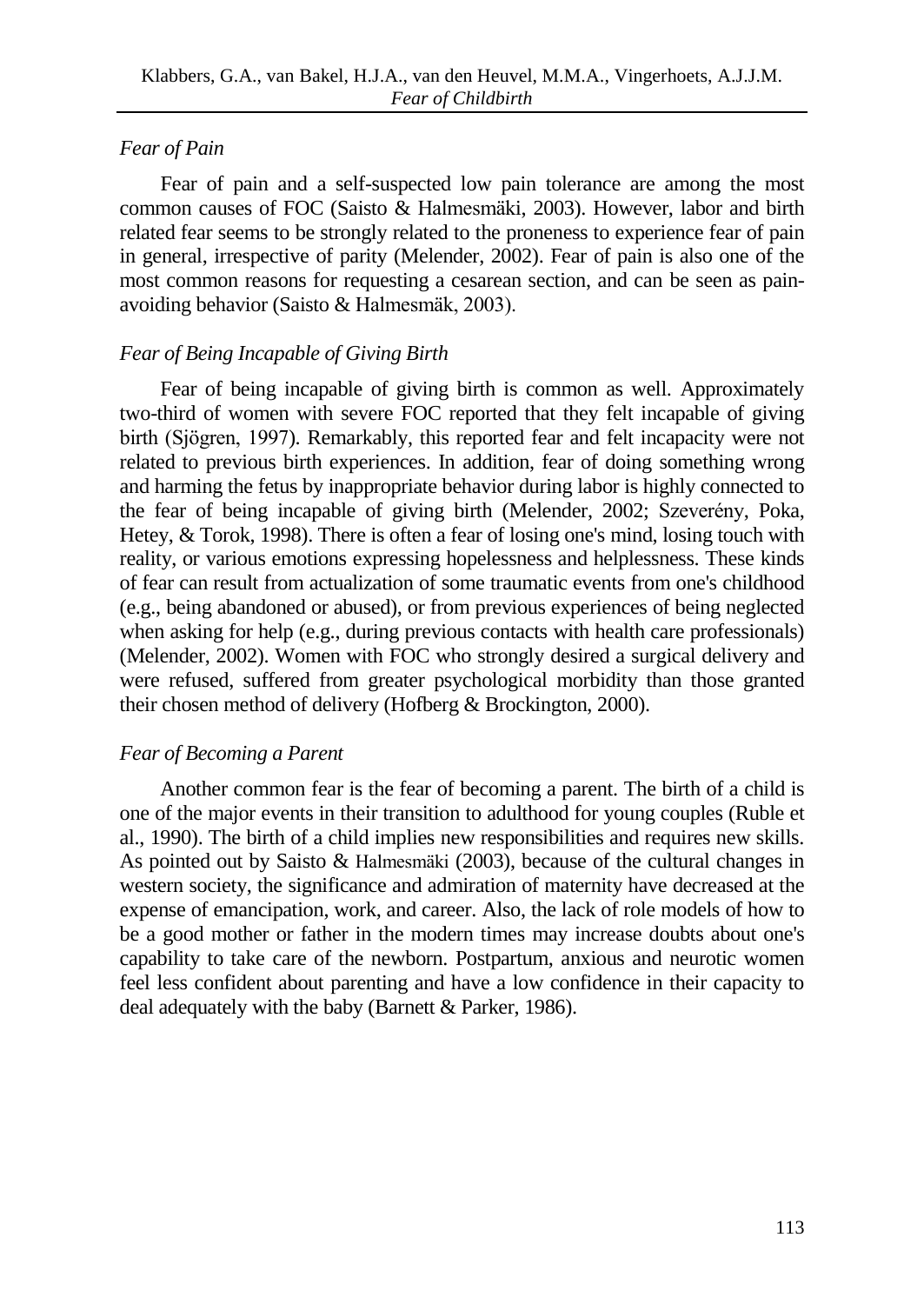#### *Abuse and Trauma*

A history of sexual abuse may be associated with an aversion to gynaecological examinations including routine smears or obstetric care (Hofberg & Brockington, 2000). Also, the trauma of a vaginal delivery, or even thinking about it, may cause a resurgence of distressing memories of childhood sexual abuse (Hofberg & Brockington, 2000). Women who have already suffered during childbirth may be afraid of re-traumatisation. This can contribute to secondary pathological FOC and thus to a dread and avoidance of childbirth, even when a woman wants a baby. In a study by Heimstad, Dahloe, Laache, Skogvoll, and Schei (2006), women with FOC who reported being exposed to physical or sexual abuse in childhood had a higher W-DEQ score than did the non-abused counterparts and only half of the women who were sexually or physically abused in childhood (54% and 57% respectively) had uncomplicated vaginal delivery at term versus 75% of the non-abused women with FOC.

#### *Socio-Cultural Factors*

Regarding primary FOC, there is some evidence that previous psychological morbidity puts a woman particularly at increased risk, if she additionally lacks support from her social network (Sjögren & Thomassen, 1997). Saisto, Salmelo-Aro, and Halmesmäk (2001c) found a strong association between FOC and pregnancy-related anxieties, on the one hand, and specific personality characteristics and socio-economic factors, on the other. FOC may also transmit over generations (Benoit & Parker, 1994), and this can produce a second generation effect of a mother's own unresolved frightening experience. It has been suggested that a woman's reproductive adaptation is like her mother's, which suggests a psychological "heredity" (Uddenberg, 1974). Furthermore, a low education or socio-economic level, are factors predisposing to anxiety during pregnancy or FOC (Rofé, Blittner, & Lewin, 1993). Moreover, the partner's dissatisfaction with life and with the partnership may contribute to the development of the woman's pregnancy-related anxiety and FOC (Saisto et al., 2001a). Also, unemployed women and women who are not cohabiting with the father of the child are more likely to report pregnancy-related anxiety and FOC than women with a stable partnership and employment (Melender, 2002; Saisto et al., 2001a).

#### **Consequences**

Severe FOC may have several more or less dramatic consequences. In some tragic cases, a woman may be so terrified of giving childbirth, that she will terminate a desired pregnancy, rather than go through childbirth. Additionally, some women will actively seek out an obstetrician who is willing to perform an elective CS, even before becoming pregnant for the first time (Hofberg & Ward, 2003). Some women never overcome their severe FOC and remain childless,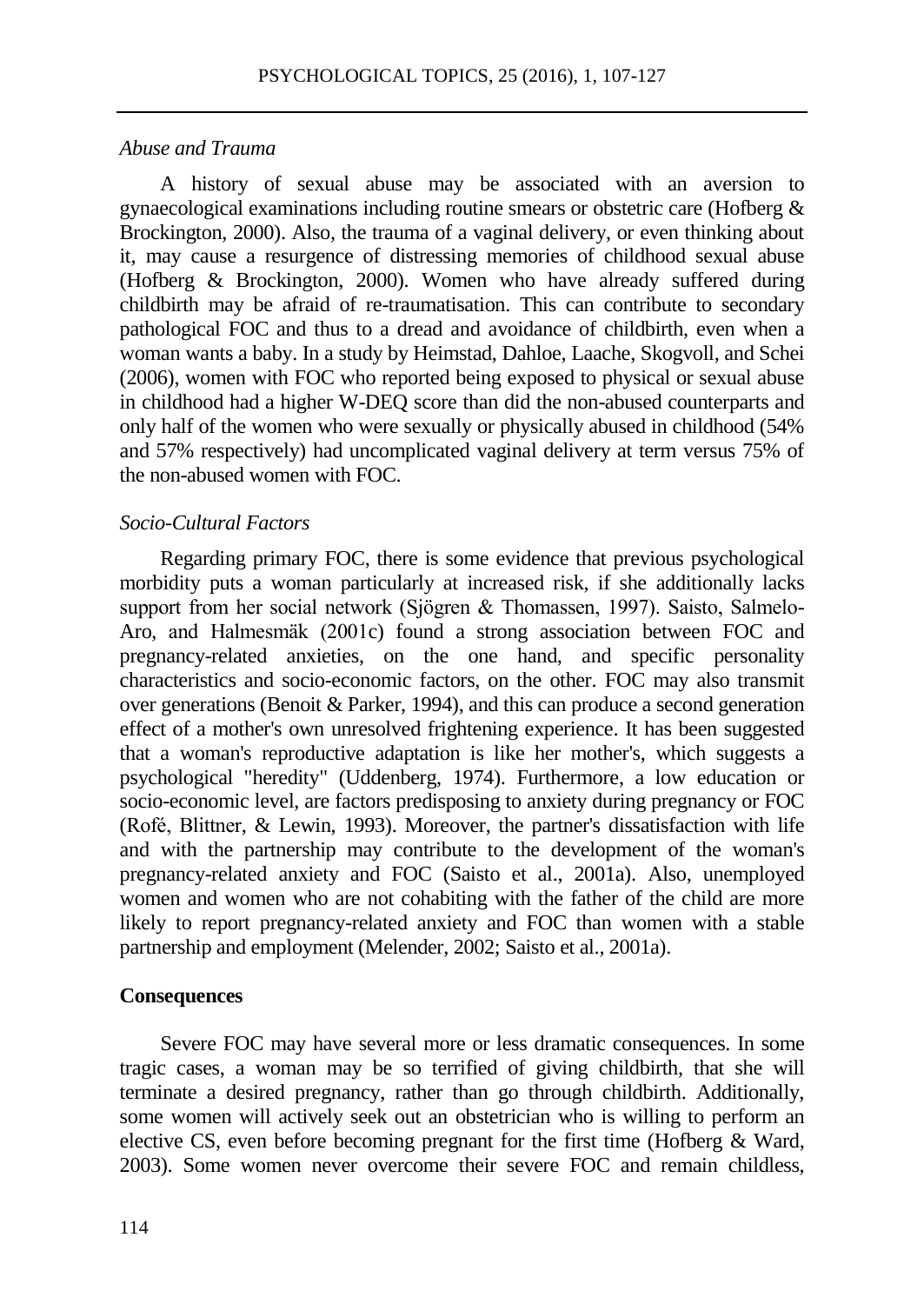whereas others decide to adopt a child. In exceptional cases, women enter the menopause without having delivered a much-desired baby and grieve this loss into old age (Hofberg  $\&$  Ward, 2003). In the following paragraphs, further possible consequences of severe FOC are discussed.

# *Sterilization*

Ekblad (1961) addressed the issue of fear of pregnancy as a reason for requesting sterilisation. Some childless women presenting for this permanent contraceptive method may pathologically fear childbirth. Fones (1996) reports on a case study in which a woman, who severely suffered from PTSD-symptoms and experienced FOC, underwent a tubal ligation, after which her PTSD-symptoms diminished. Ekblad (1961) suggested that women with serious FOC should be treated by a psychologist to learn to deal with the FOC rather than undergoing such irreversible and life changing medical interventions.

# *Termination of Pregnancy*

Termination of pregnancy may be requested by women who suffer from extreme pathological FOC. They are willing to have a baby but consider themselves as being unable to cope with their aversion of parturition. Hofberg and Brockington (2000) reported on three women who terminated their pregnancy because they were too terrified to endure a delivery. One woman began to exercise strenuously in the hope of inducing a miscarriage rather than to undergo a vaginal delivery. The other two also sought termination of pregnancy despite their planned delivery. In the absence of an empathic professional ear, their only choice was to discontinue their pregnancy. They subsequently had to live with the psychological impact of that decision.

# *Caesarean Section*

Studies in several countries have revealed a remarkable rise of the overall CS rate (Gamble & Creedy, 2000; Jolly, Walker, & Bhabra, 1999; Kwee, Elferink-Stinkens, Reuwer, & Bruinse, 2007; Marx, Wiener, & Davies, 2001; McCourt et al., 2007). For example, in the Netherlands the CS rate rose from 8.1% to 13.6% in the period of 1993-2002 (Kwee et al., 2007), to 17% in 2014 (Perined, 2015). It has been suggested that severe FOC during pregnancy may increase the risk of emergency CS (Ryding et al., 1998). Sjögren and Thomassen (1997) reported that the number of pregnant women requesting CS because of fear of vaginal delivery has increased markedly from 1989 to 1992. Hildingsson, Rådestad, Rubertsson, and Waldenström (2002) found that in comparison to pregnant women who intend to deliver vaginally, women preferring CS are more depressed and worried, not only about giving birth but also about other things in life. This study additionally identified three factors that were statistically associated with a wish for CS: (1) a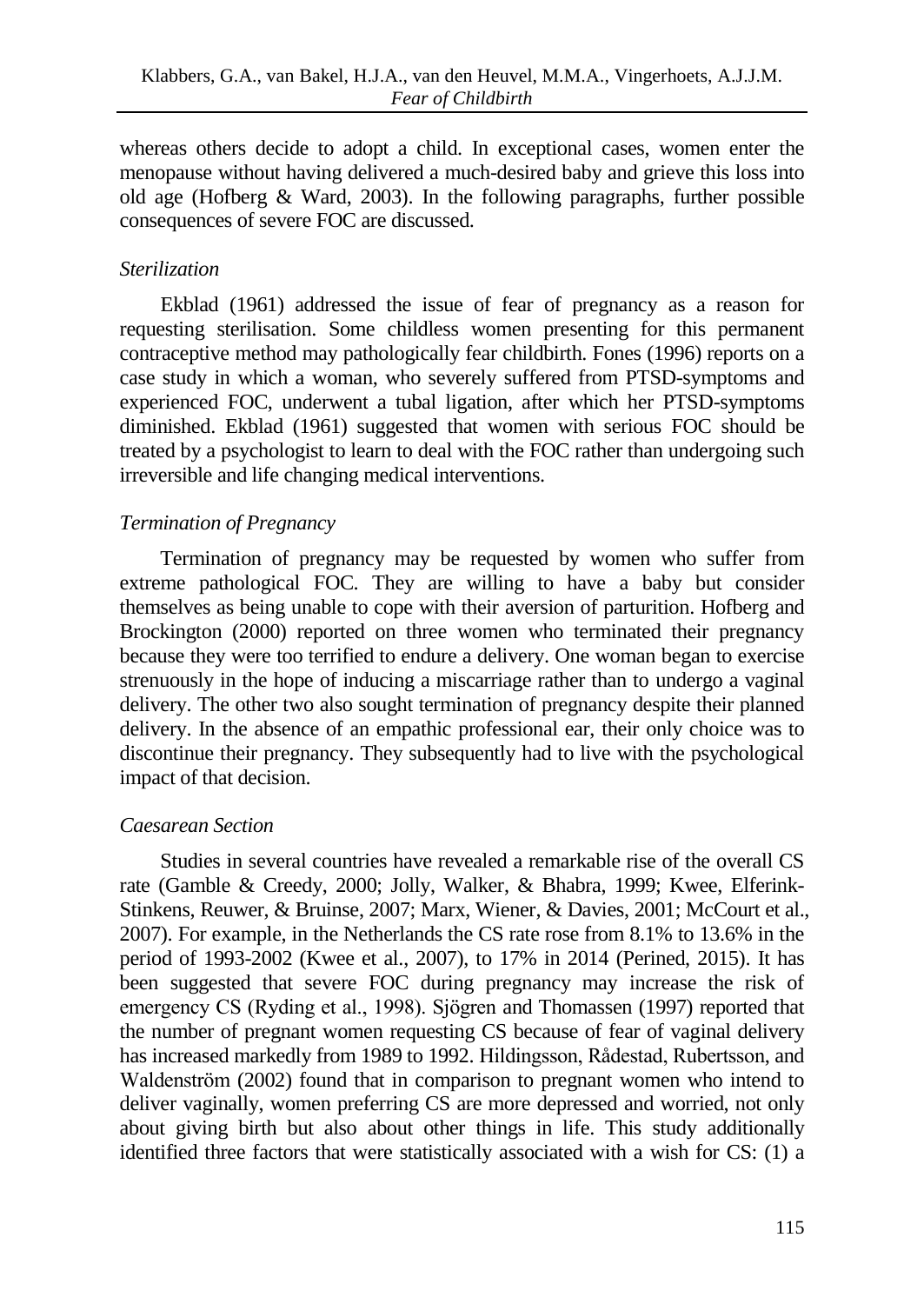previous CS, (2) fear of giving birth and (3) a previous negative birth experience. The main reason for a woman's request for a CS on non-medical grounds was severe FOC, a finding that is supported by other studies (Ryding et al., 1998). These findings are in contrast with previous research, conducted in Sweden, in which severe FOC was found to be associated with an increased risk of an emergency CS (Ryding et al., 1998). However, FOC during the third trimester was not associated with mode of delivery in a UK sample (Johnson & Slade, 2002). In that study, emergency CS was connected with previous CS, parity, age and a score reflecting medical risk, but not FOC or anxiety measures. In sum, the literature is inconclusive regarding the possible relevance of severe FOC for CS rates, and more research is needed to obtain a decisive answer to this question and to identify the specific contributing factors. Of utmost importance is the question if the rise in CS rates can be fully or partially explained by severe FOC and whether this is due to a true rise, or if it is better recognized nowadays, or if it is maybe seen as a more valid reason for a CS.

### *PTSD*

Above we already discussed that PTSD could be considered as a determinant of FOC in multiparous women. In this paragraph, however, the focus is on PTSD as a consequence of these fears, which is increasingly being recognised (Ryding et al., 1997). According to Ayers, Eagle, and Waring (2006), approximately 1-2% of women develop PTSD as a consequence of childbirth. Olde, Van der Hart, Kleber, Van Son, Wijnen, & Pop (2005) estimate the prevalence of PTSD following childbirth at approximately 2.8-5.6% at six weeks postpartum, with a decrease to approximately 1.5% at six months postpartum. Olde et al. **(**2005, 2006) identified the following risk factors for PTSD and PTSD symptoms relating to childbirth: specific personality traits, the level of obstetric intervention, intense perinatal emotional reactions, a history of psychological problems, certain obstetric procedures, negative staff-mother contact, and lack of social support. Some studies indicate that women can perceive labor as traumatic independent of the type of procedure, but there is also evidence that invasive procedures, such as emergency CS or instrumental delivery are more likely to be experienced as traumatic (Bailham & Joseph, 2003). Fear is an important risk factor of all kind of later problems in women during labor (Czarnoka & Slade, 2000; Moleman, van der Hart, & van der Kolk, 1992; Ryding, 1993; Wijma et al., 1997). Wijma et al. (1997) found that a PTSD-diagnosis was associated with a fear of losing or severely injuring the child or themselves. PTSD as a consequence of childbirth, in its turn, may have several wide-ranging effects on women, their relationships, and the mother-baby bond (Ayers et al., 2006; Nicholls & Ayers, 2007).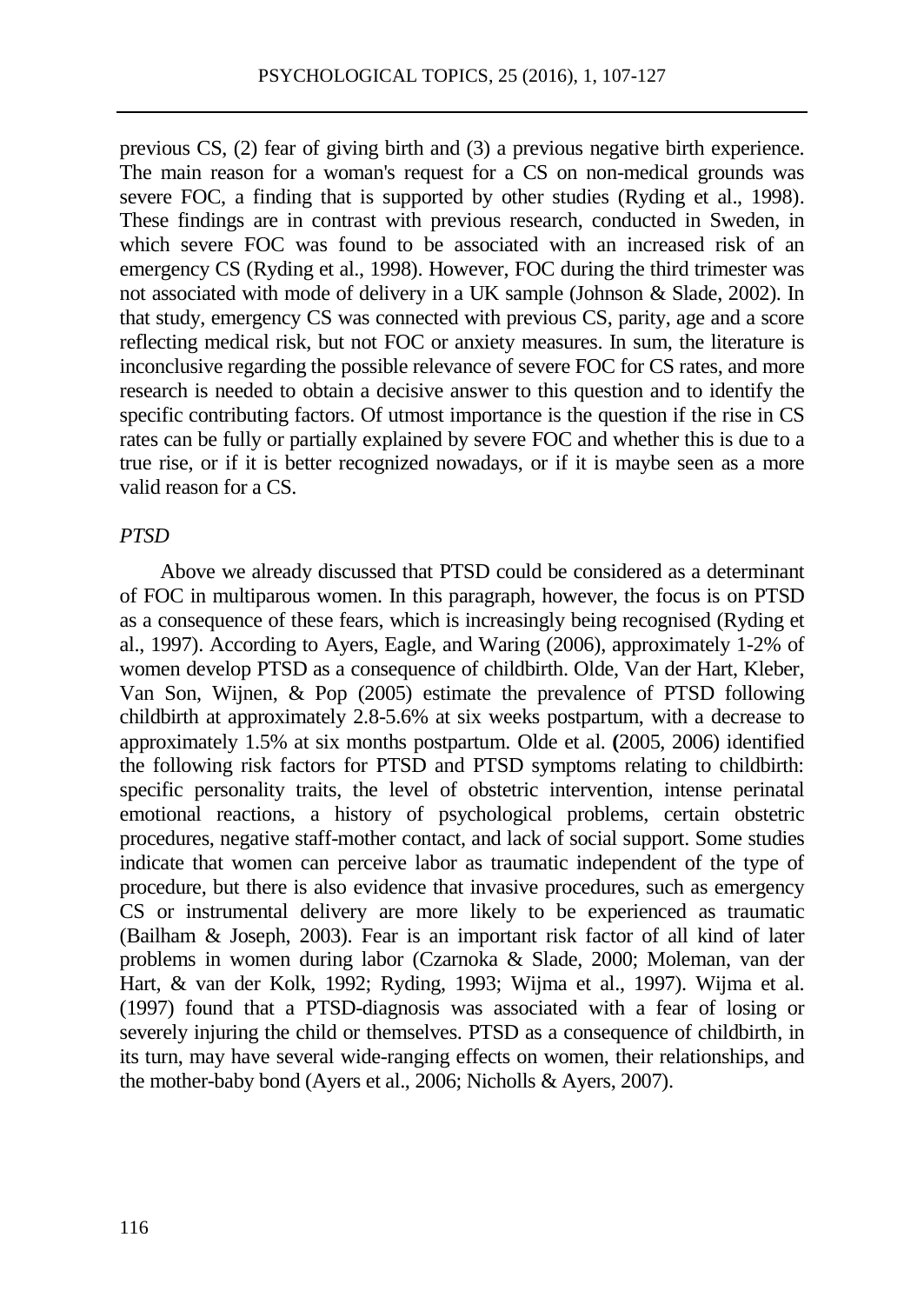# **Treatment**

Interventions for high FOC women aim to reduce their childbirth-related anxiety and to facilitate the acceptance of uncertainties associated with the future delivery (Bewley & Cockburn, 2002; Wijma & Wijma, 2016). The effects of treating anxiety and FOC can be evaluated in many different ways, such as in terms of alleviation of perceived stress and better adjustment during pregnancy, withdrawal of the request for a CS, having better mother-child bonding during pregnancy and postpartum, have fewer childbirth complications, having less postpartum problems. The first attempts to treat FOC date back to the 1920s (Hofberg & Ward, 2003). Early intervention included, among others, psychoprophylaxis (Vellay & Vellay Dalsance, 1956) and hypnosis (Jenkins & Pritchard, 1993). In addition, different kinds of counselling and short-term psychotherapy have been given to pregnant women demanding an elective CS (Ryding, 1993). Pharmacological treatment of women with FOC is exceptional, unless co-morbidity like clinical anxiety, depression, or panic disorder calls for it (Saisto & Halmesmäki, 2003). Some interventions to reduce FOC focus especially on the recovery of PTSD-symptoms following childbirth.

Until now, interventions focusing on the reduction of severe FOC have been evaluated in four randomized clinical trials (RCTs): three focused on psychoeducation in a group (Rouhe et al., 2012, 2015; Saisto et al., 2001b) and one on individual psycho-education by telephone (Toohill et al., 2014). In addition, there are currently three RCT's ongoing: Treatment of severe FOC with haptotherapy: a multicenter randomized controlled trial (Klabbers et al., 2014), Treatment of severe FOC with cognitive behavior therapy, comparison of internet cognitive behavior therapy with traditional live therapy (see U.S. clinical trialregister NCT02266186), and, finally, Eye movement desensitization and reprocessing treatment in pregnant women with FOC (see Dutch trialregister NTR5122). In the following paragraphs, the most common current treatments of FOC are discussed.

# *Psychotherapeutic Interventions*

Saisto and Halmesmäki (2003) point out that different kinds of psychotherapeutic interventions can be helpful, although they may be emotionally exhaustive and expensive. These psychotherapeutic interventions can be combined with either simple or specific counselling. The few studies on this issue have combined different kinds of support or short-term therapy (Ryding, 1993; Sjögren & Thomassen, 1997). Treatment generally includes individual emotional support, provided by an obstetrician. This proved to be successful, as 56% of the 100 women with FOC withdrew their request of CS after receiving this type of intervention (Sjögren & Thomassen, 1997). In a smaller study (*N*=33), 50% of women withdrew their request for CS after psychological support, counseling, crisis intervention, or short-term psychotherapy (Ryding, 1993). In a study by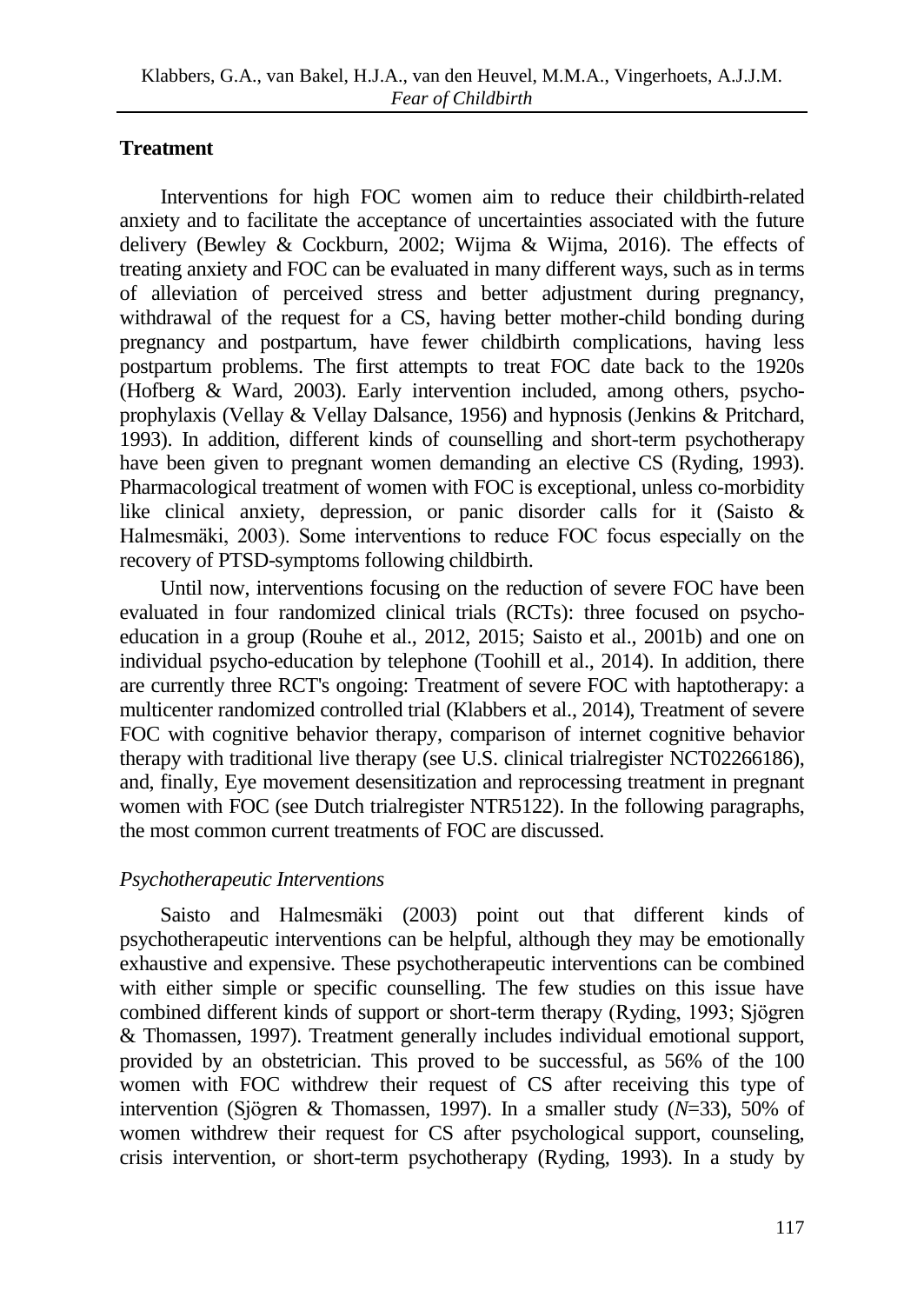Sjögren (1998) (*N*=100), a quarter of the women in his study accepted conventional, eclectic psychotherapy, given by a trained obstetrician. The goals of the treatment were to identify the different aspects of the anxiety, to reduce the anxiety itself, and to encourage the women to consider a vaginal delivery, if possible. Contrary to expectations, the women who received therapy remembered their pregnancy as a more distressing period than the controls. The delivery itself, however, was remembered similarly by both groups. Sandström, Wiberg, Wikman, Willman, and Högberg (2008) investigated the effects of eye-movement desensitization and reprocessing treatment (EMDR) to treat women with PTSDsymptoms after childbirth. The EMDR treatment consisted of a structured treatment of traumatic experiences, by alternating between stimulating and questioning until the level of discomfort for the patient was reduced to the lowest possible. This study treated four women with a PTSD diagnosis after childbirth, and all women reported a reduction of PTSD symptoms afterwards. At 1-3 year follow-up, this positive effect was maintained for three of the four women. Because of the intensity of emotions exacerbating during this therapy, it is recommended to use this intervention for non-pregnant women who have experienced a traumatic birth and are ready for reprocessing it (Sandström et al., 2008). It thus seems possible to prevent secondary FOC. Further research is required to evaluate the usefulness of this kind of therapy in treating secondary FOC. To date, there is one ongoing RCT study using EMDR treatment in pregnant women with FOC (see Dutch Trialregister NTR5122).

### *Psycho-Education*

The first randomized controlled effect study on FOC has been conducted by Saisto et al. (2001b). This intervention in the intensive group consisted of information and discussion of previous obstetric experiences, feelings, and misconceptions. The appointments were planned during routine obstetric check-ups to assure the normal course of the pregnancy. According to Saisto and Halmesmäki (2003), the cognitive approach is well suited for the treatment of FOC, because of its short and changeable duration and its focus on one problem. The main principle of psycho-education is to focus on one target problem and the reformulation of it in a limited time, with an active role of the therapist. Moreover, an appointment with the midwife and visits to the obstetric ward were recommended to obtain more practical information about pain relief and possible interventions (e.g., vacuum, scalp blood sample) during labor and delivery. Written information was given at the first session regarding the pros and cons of vaginal delivery versus a CS, as well as about alternative modes of pain relief available in the hospital. The intervention in the comparison group consisted of the provision of standard information and routine obstetric check-ups, as well as written information about the pros and cons of vaginal versus caesarean delivery, and about the pain relief that is offered at the hospital. The intensive therapy group comprised 85 pregnant women, the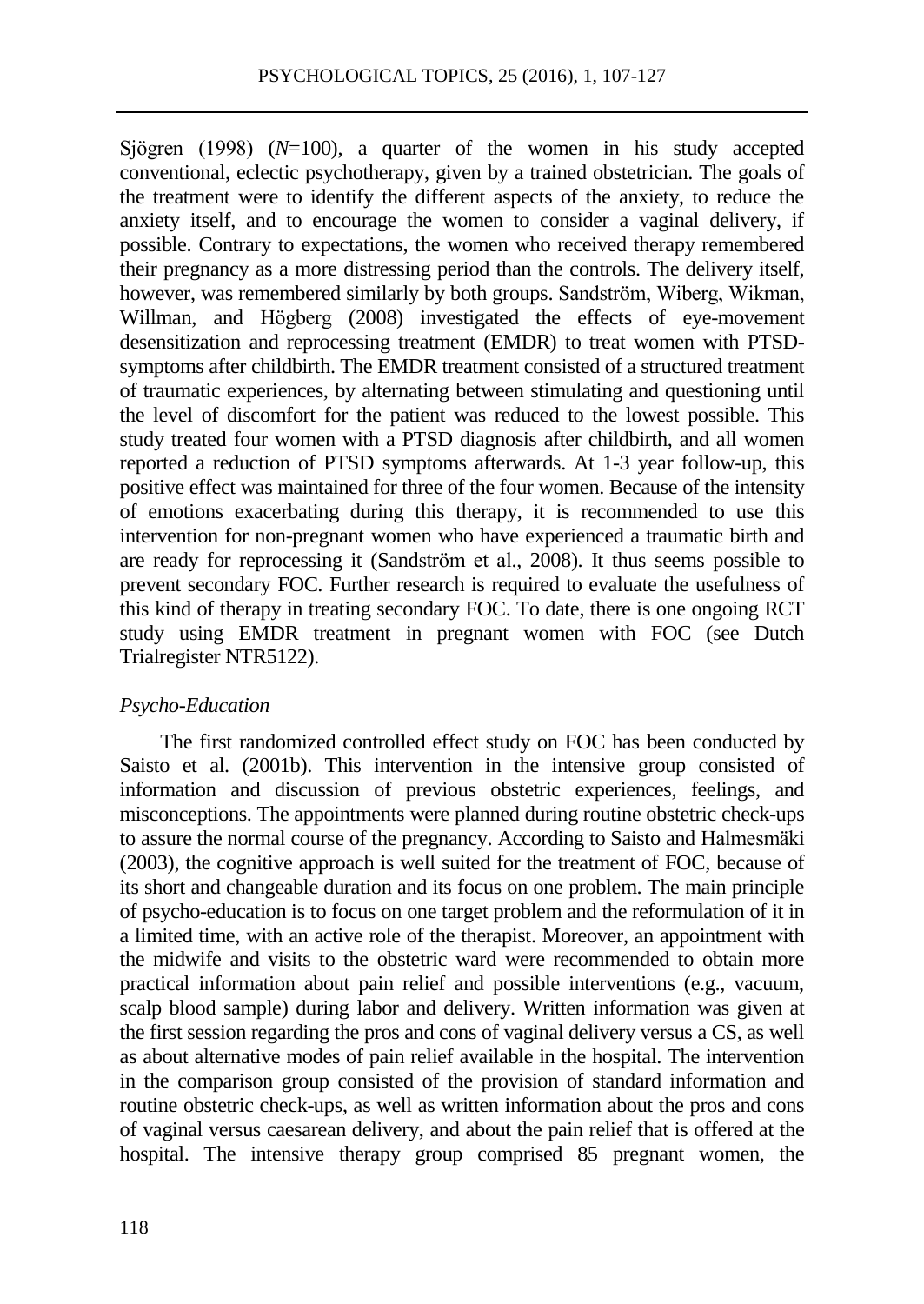conventional therapy 91. Twenty women (23.5%) in the intensive therapy group requested a CS for psychological reasons and 26 women (28.6%) in the conventional therapy group. After intervention in both groups, 62% of all of those originally requesting a CS chose to deliver vaginally (Saisto et al., 2001b). In women delivering vaginally, labor lasted 1.7-hour shorter in the intensive intervention group than in the conventional group. Positive effects have been reported for psycho-education in a group (Rouhe et al., 2012, 2015) and for individual psycho-education over the telephone (Toohill et al., 2014). All these interventions resulted in lower rates of caesarean sections, more spontaneous vaginal deliveries, and more satisfactory delivery experiences. Moreover, better maternal adjustment, a less fearful childbirth experience, and fewer postnatal depressive symptoms were demonstrated compared to care as usual.

# *Briefing*

In case of secondary FOC, proper feedback of what happened during the previous childbirth may prevent many misunderstandings and can help women to cope more effectively with a possible subsequent delivery (Ryding, 1991; Saisto et al., 2001b). This intervention is in the tradition of Pennebaker's work, who has introduced the writing paradigm in the psychological literature (cf. Smyth, Stone, Hurewitz, & Kaell, 1999). After the women have written down their problems, the gynaecologist arranges a session to take away their uncertainties about the childbirth. In addition, every member of the medical team who is seen by the women fearing childbirth (e.g., obstetricians, midwives, gynaecologists) is knowledgeable and well-informed about their fears and uncertainties. They also obtain extra support in the delivery room. The first results of this intervention are very positive. The women feel that their problems are taken seriously and that the medical team is adequately prepared. Until now, 35 of them experienced the childbirth without problems or complications, and they are very satisfied with the delivery.

# *Counselling*

Counselling provides helpful information to women with FOC and assists them with making informed choices regarding their delivery. There is a wide variability of approaches of counselling, ranging from simply unstructured 'listening' sessions to specific interventions requiring psychotherapeutic training (Gamble, Creedy, & Moyle, 2004; Nerum, Halvorsen, Sørlie, & Øian, 2006). These authors proposed crisis-oriented counselling for women with FOC who requested CS. The theoretical framework of crisis-oriented counselling makes a distinction between pure crisis and over determined crisis. FOC is considered an over determined crisis (Nerum et al., 2006). Of the 86 included women, 86% changed their request for a CS and were willing to deliver vaginally. Long term satisfaction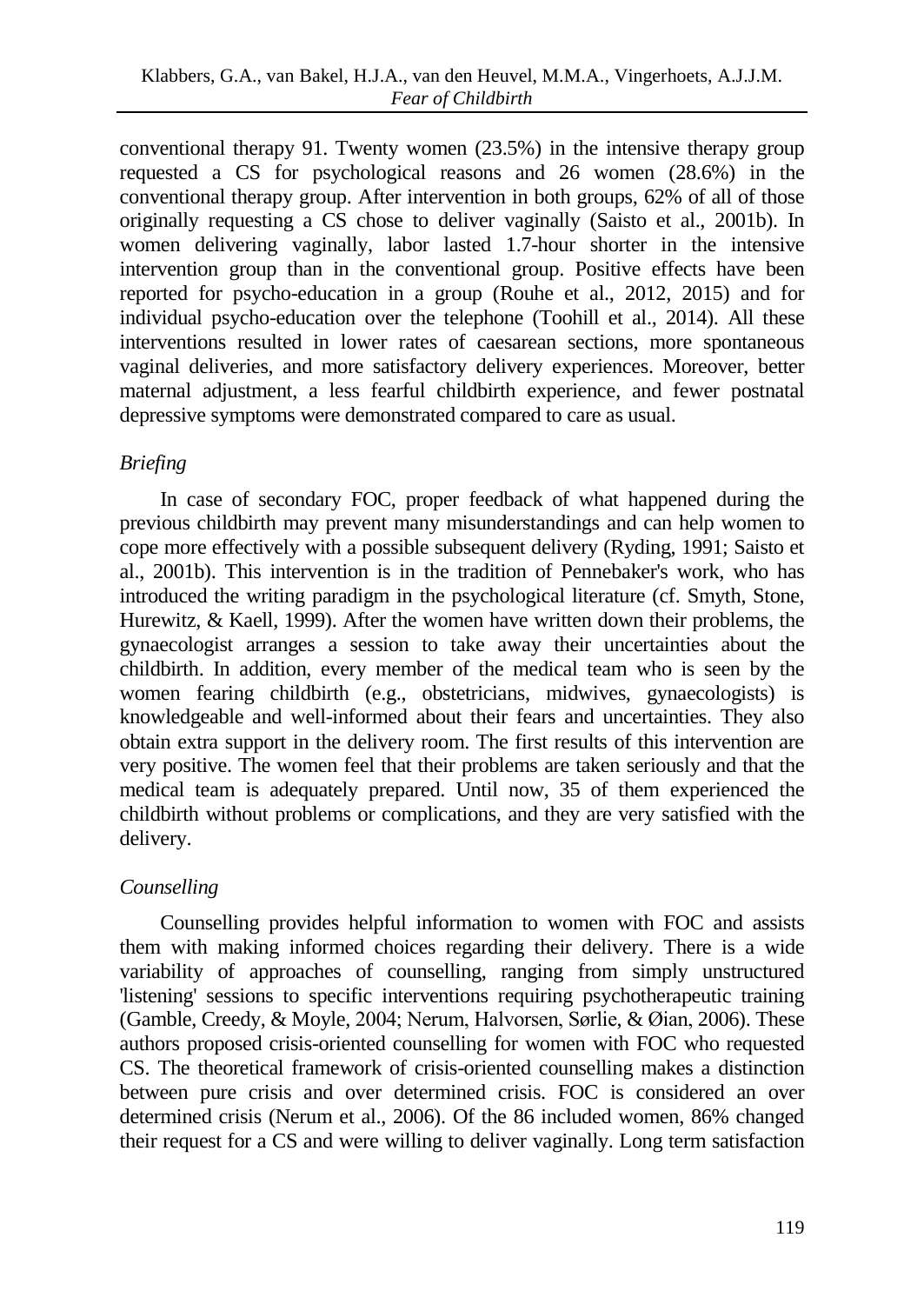with this decision was found, and participants remained satisfied with counselling at a 2-4 year follow-up.

#### *Treatment in Aurora Clinics*

In Sweden, nearly all obstetric departments have established 'Aurora clinics'. These are qualified teams consisting of midwives, an obstetrician, a psychologist, a social worker, and sometimes a psychiatrist, who support women with FOC (Waldenström et al., 2006). Pregnant women are usually referred to these teams by a midwife or doctor at the antenatal clinic and are referred mostly during their third trimester. First, an assessment of the individual problem takes place and plans are made for the following counselling. Counselling often includes a visit to the local delivery ward and the making of a birth plan as guidance for the delivery ward staff. Most women pay 2-4 visits to the Aurora-team, but this may vary between patients. The clinics have currently not yet been evaluated yet by randomised controlled trials because of ethical issues, but the study of Waldenström et al. (2006) suggests that it may help women with antenatal fear to have a more acceptable experience of the delivery.

#### *Haptotherapy*

In the Netherlands, pregnant high FOC women would normally visit a psychologist or psychiatrist. However, these women can also directly contact a healthcare haptotherapist who is specialized in the treatment of pregnant high FOC women. Haptotherapy claims to facilitate the development of specific skills changing the cognitive appraisal of giving birth and labeling childbirth as a more normal and positive life event, which may ultimately lower FOC. The intervention comprises a combination of skills, taught in eight sessions of one hour between gestational week 20 and 36 (Klabbers et al., 2014). Preferably, the partner of the pregnant woman also attends every session and participates actively in several exercises. Klabbers et al. (2014) have described the intervention in detail. To date, there is an ongoing RCT study evaluating haptotherapy treatment in pregnant women with severe FOC (see Dutch trial register NTR3339).

#### *Treatment Based on the PLISSIT Model*

Saisto & Halmesmäki (2003) introduced the 'PLISSET' model (Permission / Limited Information / Specific Suggestions / Intensive Therapy) for the treatment of FOC. This model implies and emphasizes that different health care professionals should contribute to the treatment of FOC women. The PLISSIT model distinguishes four different levels of confrontation, and it can be easily adapted to the treatment of FOC. This model implies a spirit of cooperation and knowledge sharing. According to this model, the training of pregnancy and childbirth professionals must include skills in recognizing women with FOC, depression, and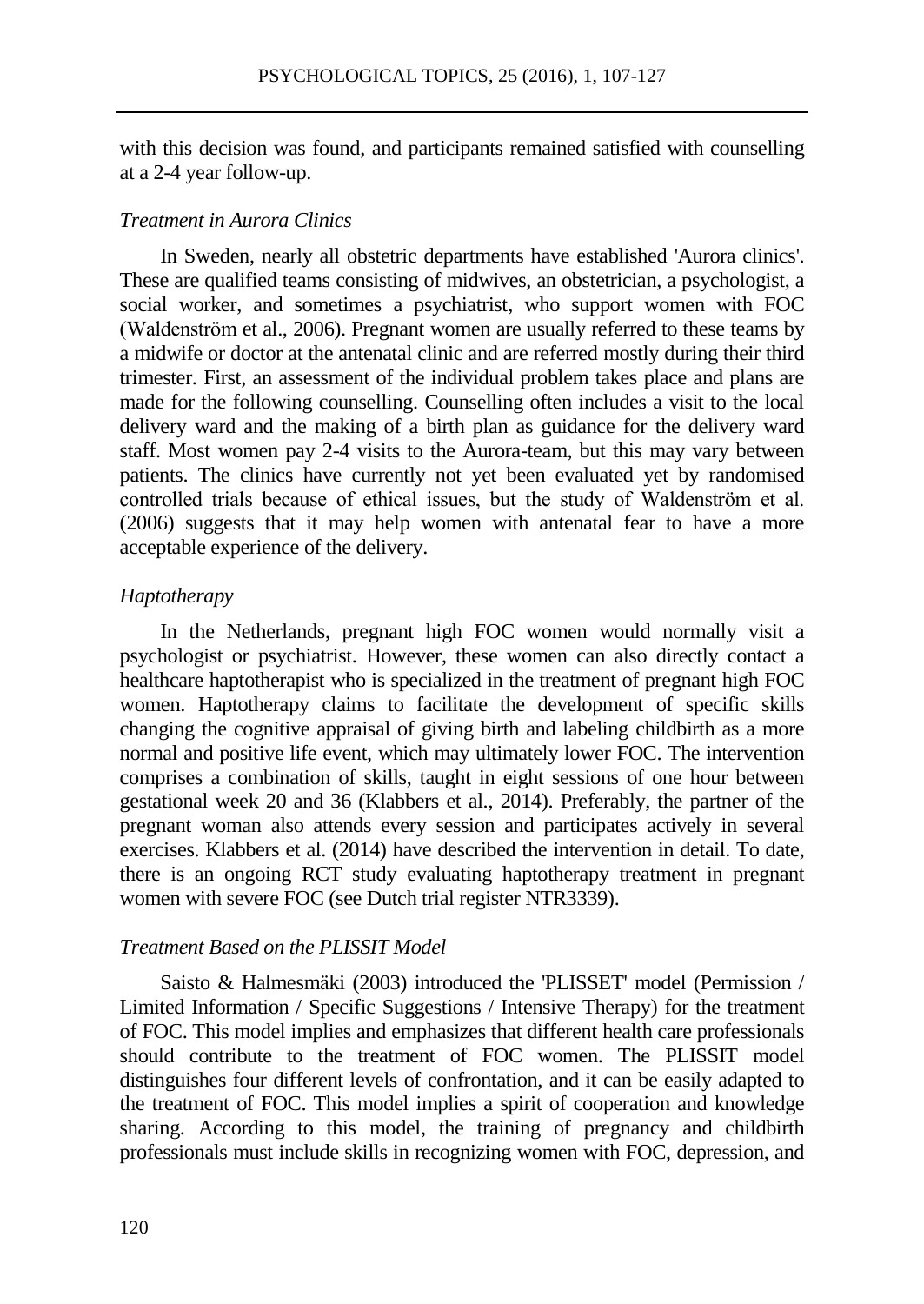PTSD after a previous childbirth or other traumatic events, lessons about psychoeducation and possible therapies. The proponents further propose that treatment of women suffering from FOC should be tailored to the woman's specific situation and needs. As is the case for all interventions, the model should be first implemented into clinical practice before one can appropriately evaluate its effectiveness in treating FOC.

### *Negative Outcomes*

Although several treatment seems to diminish FOC, they occasionally also may have negative consequences. For example, Ryding, Persson, Onell, and Kvist (2003) studied birth experience, posttraumatic stress symptoms and satisfaction with care in new mothers who had consulted specially trained midwives because of FOC during pregnancy. Contrary to expectations, women in the intervention group reported a *more* frightening experience of delivery and *more* frequent symptoms of post-traumatic stress related to delivery than did women in the comparison group. This finding emphasizes that women who seek help for FOC are a vulnerable group and that it cannot be taken for granted that interventions always have (only) positive effects. Adequate evaluation research is badly needed to obtain more insight into the specific benefits of an intervention.

### **Conclusion**

FOC occurs in a significant minority of pregnant women. It may have serious negative effects on both the pregnant woman and birth outcome. There are many variables and circumstances influencing FOC. In addition, there is limited evidence that a variety of interventions may have positive effects. However, trying to design the universal treatment for FOC will not likely be the ultimate solution. Research is needed to obtain a better understanding of which person and context factors predict which therapies fit individual patients best.

# **References**

- Adams, S.S., Eberhard-Gran M., & Eskild, A. (2012). Fear of childbirth and duration of labour: A study of 2206 women with intended vaginal delivery. *British Journal of Obstetrics and Gynaecology*, *119*, 1-9.
- American Psychiatric Association APA (1994). *Diagnostic and statistical manual of mental disorders (DSM-IV).* Washington, DC: American Psychiatric Association.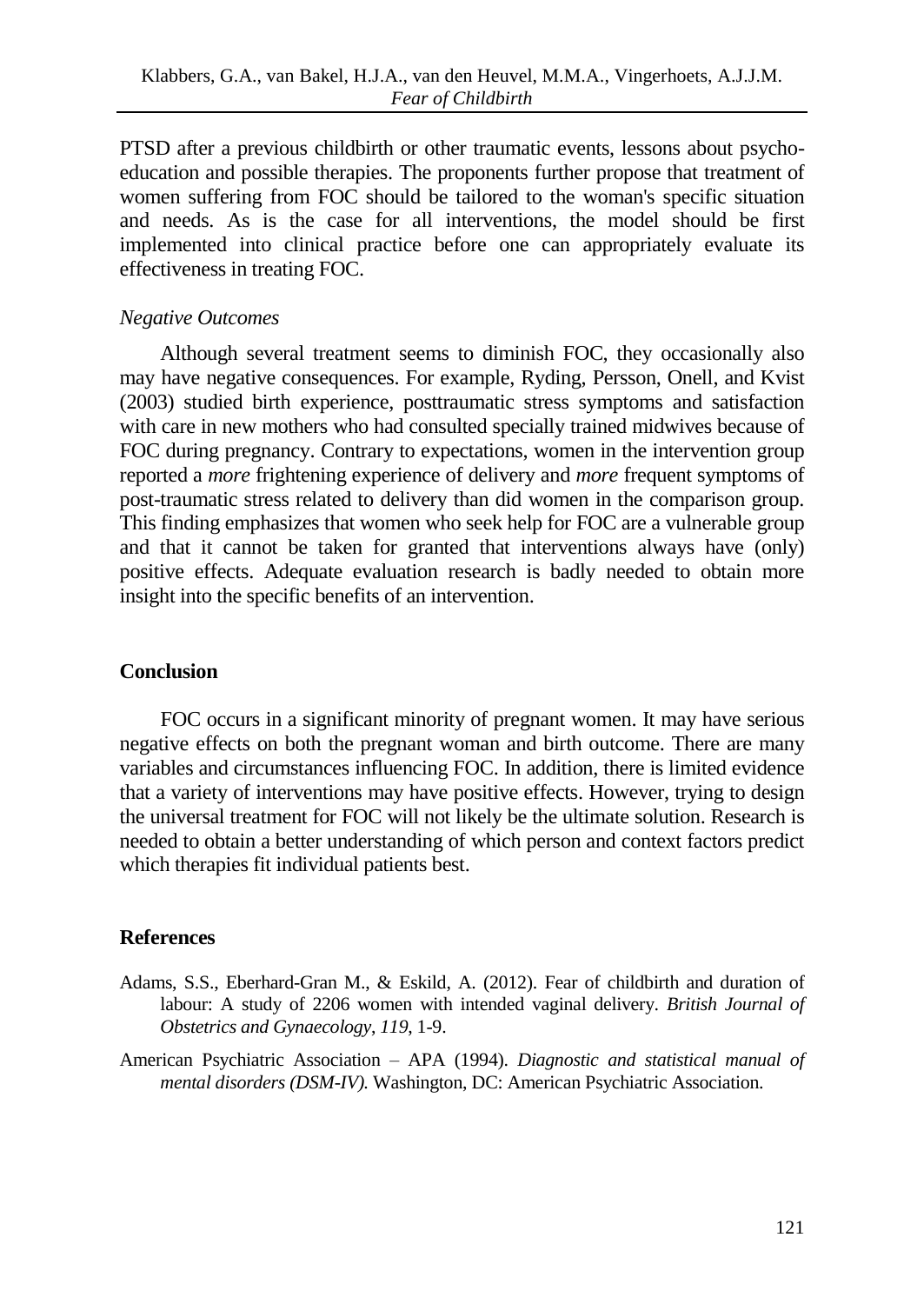- Anderson, L., Sundström-Poromaa, I., Bixo, M., Bondestam, K., & Åström, M. (2003). Point prevalence of psychiatric disorders during the second trimester of pregnancy: A population-based study. *Journal of Obstetric and Gynaecology Research, 189*, 148- 154.
- Areskog, B., Kjessler, B., & Uddenberg, N. (1982). Identification of women with significant fear of childbirth during late pregnancy. *Gynaecologic Obstetric Investigation, 13*, 98- 107.
- Areskog, B., Uddenberg N., & Kjessle, B. (1981). Fear of childbirth in late pregnancy. *Gynaecologic Obstetric Investigation, 12*, 262-266.
- Ayers, S., Eagle, A., & Waring, H. (2006). The effects of childbirth-related post-traumatic stress disorder on women and their relationships: A qualitative study. *Psychological Health, 11*, 389-398.
- Bailham, D., & Joseph, S. (2003). Post-traumatic stress following childbirth: A review of the emerging literature and directions for research and practice. *Psychology, Health and Medicine, 8*, 159-168.
- Barnett, B., & Parker, G. (1986). Possible determinants, correlates and consequences of high levels of anxiety in primiparous mothers. *Psychological Medicine, 16*, 177-185.
- Benoit, D., & Parker, C.H. (1994). Stability and transmission of attachment across three generations. *Child Development, 65*, 1444-1456.
- Bewley, S., & Cockburn, J. (2002). Responding to fear of childbirth. *Lancet, 359*(9324), 2128-2129.
- Bhagwanani, S.G., Seagraves, K., Dierker, L.J., & Lax, M. (1997). Relationship between prenatal anxiety and perinatal outcome in nulliparous women: A prospective study. *Journal National Medical Association, 89*, 93-98.
- Czarnocka, J., & Slade, P. (2000). Prevalence and predictors of post-traumatic stress symptoms following childbirth. *British Journal of Obstetrics and Gynaecology, 39*, 35-51.
- Dutch\_Trialregister (2012). *Treatment of severe fear of childbirth with haptotherapy; A multicenter randomized controlled trial*. Retrieved from: http://www.trialregister.nl/ trialreg/admin/rctsearch.asp?Term=3339.
- Dutch\_Trialregister (2015). *Eye movement desensitization and reprocessing treatment in pregnant women with fear of childbirth*. Retrieved from: http://www.trialregister.nl/ trialreg/admin/rctview.asp?TC=5122.
- Ekblad, M. (1961). The prognosis after sterilization on social-psychiatric grounds. A followup study on 225 women. *Acta Obstetricia et Gynecologica Scandinavica, 37*, 9-162.
- Ekiksson, C., Westman, G., & Hamberg, K. (2006). Content of childbirth-related fear in Swedish women and men-Analysis of an open-ended question. *Journal of Midwifery and Women's Health, 51*, 112-118.
- Fones, C. (1996). Posttraumatic stress disorder occurring after painful childbirth. *Journal of Nervous and Mental Disease, 184*, 195-196.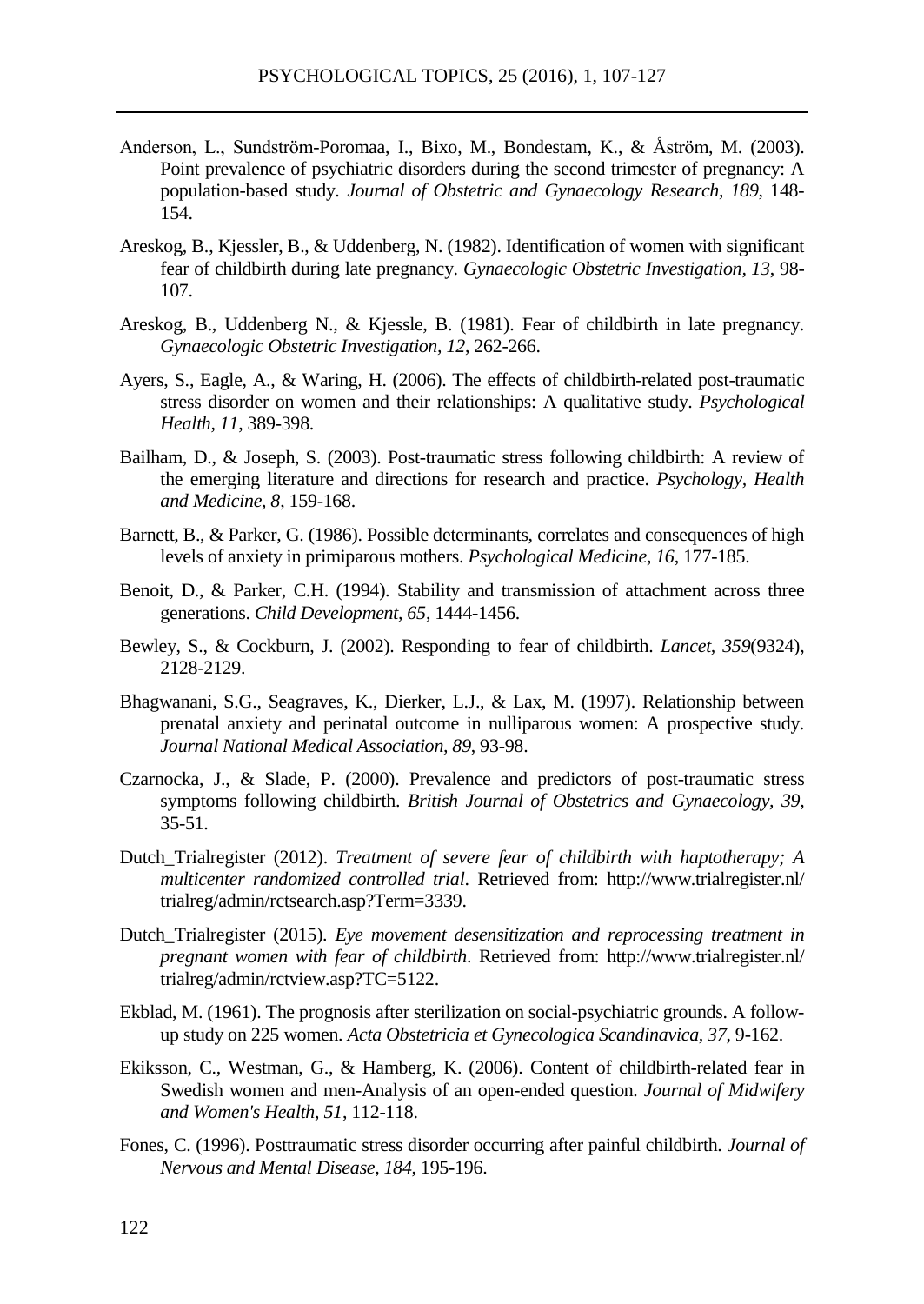- Gamble, J.A., & Creedy, D.K. (2000). Women's request for a cesarean section: A critique of the literature. *Birth, 27*, 256-263.
- Gamble, J.A., Creedy, D.K., & Moyle, W. (2004). Counselling processes to address psychological distress following childbirth: Perceptions of women. *Australian Midwifery, 17*, 12-15.
- Heimstad, R., Dahloe, R., Laache, I., Skogvoll, E., & Schei, B. (2006). Fear of childbirth and history of abuse: Implications for pregnancy and delivery. *Acta Obstetrica et Gynaecologica Scandinavica, 85*, 435-440.
- Hildingsson, I., Rådestad, I., Rubertsson, C., & Waldenström, U. (2002). Few women wish to be delivered by caesarean section. *British Journal of Obstetrics and Gynaecology, 109*, 618-623.
- Hofberg, K., & Brockington, I. (2000). Tokophobia: An unreasoning dread of childbirth. *British Journal of Psychiatry, 176*, 83-85.
- Hofberg, K., & Ward, M.R. (2003). Fear of pregnancy and childbirth. *Postgraduate Medical Journal, 79*, 505-510.
- Huizink, A.C., Mulder, E.J., Robles de Medina, P.G., Visser, G.H., & Buitelaar, J.K. (2004). Is pregnancy anxiety a distinctive syndrome? *Early Human Development, 79*, 81-91.
- Jenkins, M.W., & Pritchard, M.H. (1993). Hypnosis: Practical applications and theoretical considerations in normal labour. *British Journal of Obstetrics & Gynecology, 100*, 221-226.
- Johnson, R., & Slade, P. (2002). Does fear of childbirth during pregnancy predict emergency caesarean section? *British Journal of Obstetrics and Gynaecology, 109*, 1213-1221.
- Jolly, J., Walker J., & Bhabra, K. (1999). Subsequent obstetric performance related to primary mode of delivery. *British Journal of Obstetrics and Gynaecology, 106*, 227- 232.
- Kjærgaard, H., Wijma, K., Dykes, A-K., & Alehagen, S. (2008). Fear of childbirth in obstetrically low-risk nulliparous in Sweden and Denmark. *Journal of Reproductive and Infant Psychology, 26*, 340-350.
- Klabbers, G.A., Wijma, K., Paarlberg, K.M., Emons, W.H.M., & Vingerhoets, A.J.J.M. (2014). Treatment of severe fear of childbirth with haptotherapy, a multicentre randomized controlled trial. *BMC, Complementary and Alternative Medicine, 14*, 385.
- Kleber, J., Brom, D., & Defares, P.B. (1992). *Coping with trauma: Theory, prevention and treatment*. Amsterdam: Swets and Zeitlinger B.V.
- Kwee, A., Elferink-Stinkens, P.M., Reuwer, P.J., & Bruinse, H.W. (2007). Trends in obstetric interventions in the Dutch obstetrical care system in the period 1993-2002. *European Journal Obstetrics Gynaecology, 132*, 70-75.
- Marx, H., Wiener, J., & Davies, N. (2001). A survey of the influence of patients' choice on the increase in the caesarean section rate. *Journal of Obstetrics and Gynaecology, 21*, 124-127.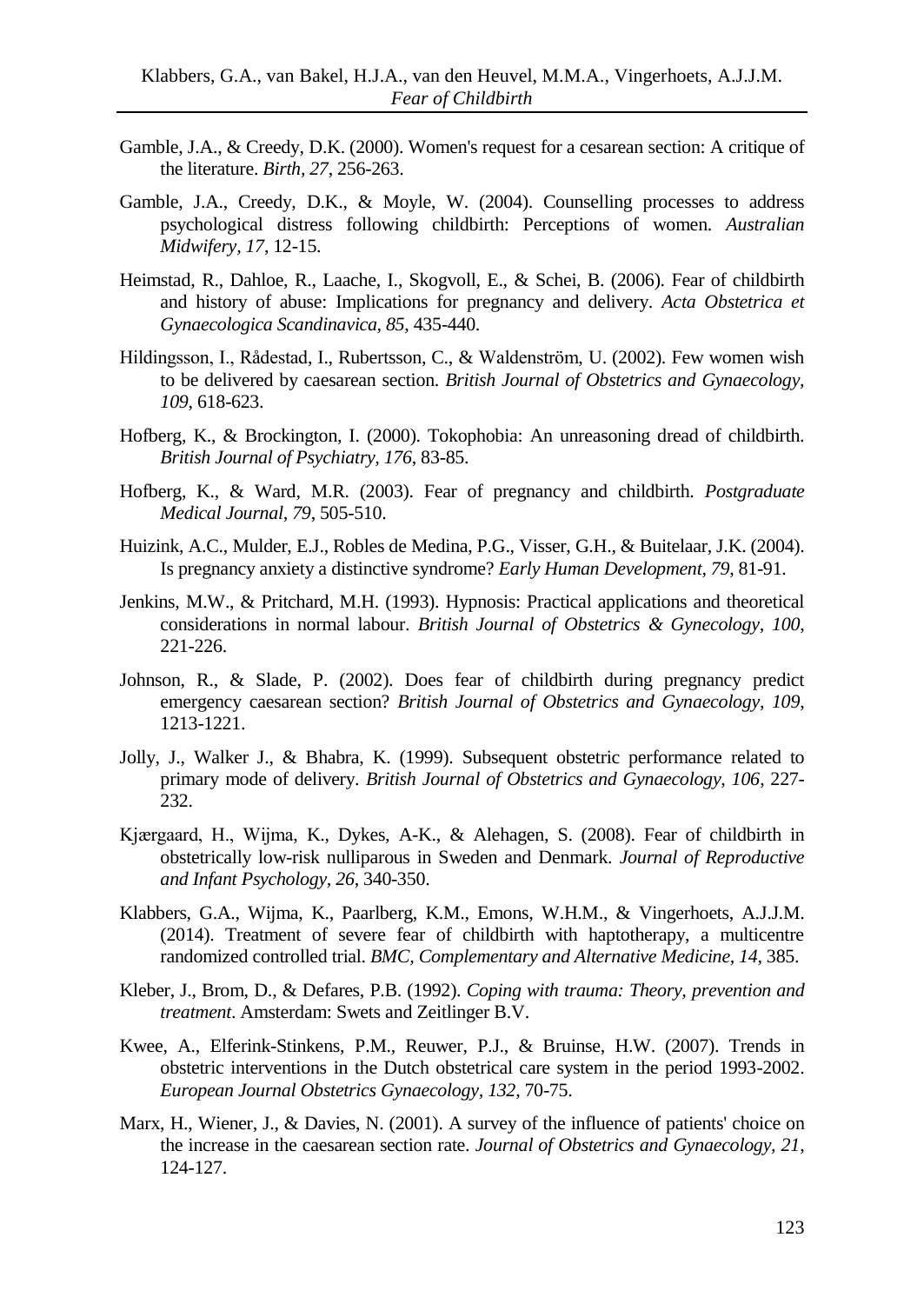- McCourt, C., Weaver, J., Statham, H., Beake, S., Gamble, J., & Creedy, D.K. (2007). Elective cesarean section and decision making: A critical review of the literature. *Birth, 34*, 65-79.
- Melender, H.L. (2002). Experiences of fears associated with pregnancy and childbirth: A study of 329 pregnant women. *Birth, 29*, 101-111.
- Melender, H.L., & Sirkka, L. (1999). Fears associated with pregnancy and childbirth experiences of women who have recently given birth. *Midwifery, 15*, 177-182.
- Moleman, N., Hart van der, O., & Kolk van der, B.A. (1992). The partus stress reaction: A neglected etiological factor in post-partum psychiatric disorders. *Journal of Nervous and Mental Disease, 180*, 271-272.
- Nerum, H., Halvorsen, L., Sørlie, T., & Oian, P. (2006). Maternal request for cesarean section due to fear of birth: Can it be changed through crisis-oriented counseling? *Birth, 33*, 221-228.
- Nicholls, K., & Ayers, S. (2007). Childbirth-related post-traumatic stress disorder in couples: A qualitative study. *British Journal of Health Psychology, 12*, 491-509.
- Nieminen, K., Stephansson, O., & Ryding, E.A. (2009). Women's fear of childbirth and preference for cesarean section – a cross-sectional study at various stages of pregnancy in Sweden. *Acta Obstetrica et Gynaecologica Scandinavica, 88*, 807-813.
- Nordeng, H., Hansen, C., Garthus-Niegel, S., & Eberhard-Gran, M. (2012). Fear of childbirth, mental health, and medication use during pregnancy. *Archives of Women's Mental Health, 15*, 203-209.
- Olde, E., Van der Hart, O., Kleber, R.J., Van Son, M.J.M., Wijnen, H.A.A., & Pop, V.J.M. (2005). Peritraumatic dissociation and emotions as predictors of PTSD symptoms following childbirth. *Journal of Trauma and Dissociation, 6*, 125-142.
- Olde, E., Van der Hart, O., & Van Son, M.J.M. (2006). Posttraumatic stress following childbirth: A review. *Clinical Psychology Review, 26*, 1-16.
- Perined (2015). *Perinatal Registration*. Retrieved from: https//:www.perined.nl
- Rofé, Y., Blittner, M., & Lewin, I. (1993). Emotional experiences during the three trimesters of pregnancy. *Journal of Clinical Psychology, 49*, 3-12.
- Rouhe, H., Salmelo-Aro K, Tolvanen, R., Tokola, M., Halmesmäki, E., & Saisto, T. (2012). Obstetric outcome after intervention for severe fear of childbirth in nulliparous women - randomised trial. *BJOG International Journal of Obstetrics and Gynaecology, 120*, 75-84.
- Rouhe, H., Salmelo-Aro, K., Tolvanen, R., Tokola, M., Halmesmäki, E., & Saisto, T. (2015). Group psychoeducation with relaxation for severe fear of childbirth improves maternal adjustment and childbirth experience – a randomised controlled trial. *Journal of Psychosomatic Obstetrics and Gynecology, 36*, 1-9.
- Ruble, D.N., Brooks-Gunn, J., Fleming, A.S., Fitzmaurice, G., Stangor, C., & Deutsch, F. (1990). Transition to motherhood and the self: Measurement, stability, and change. *Journal of Personality and Social Psychology, 58*(3), 450-463.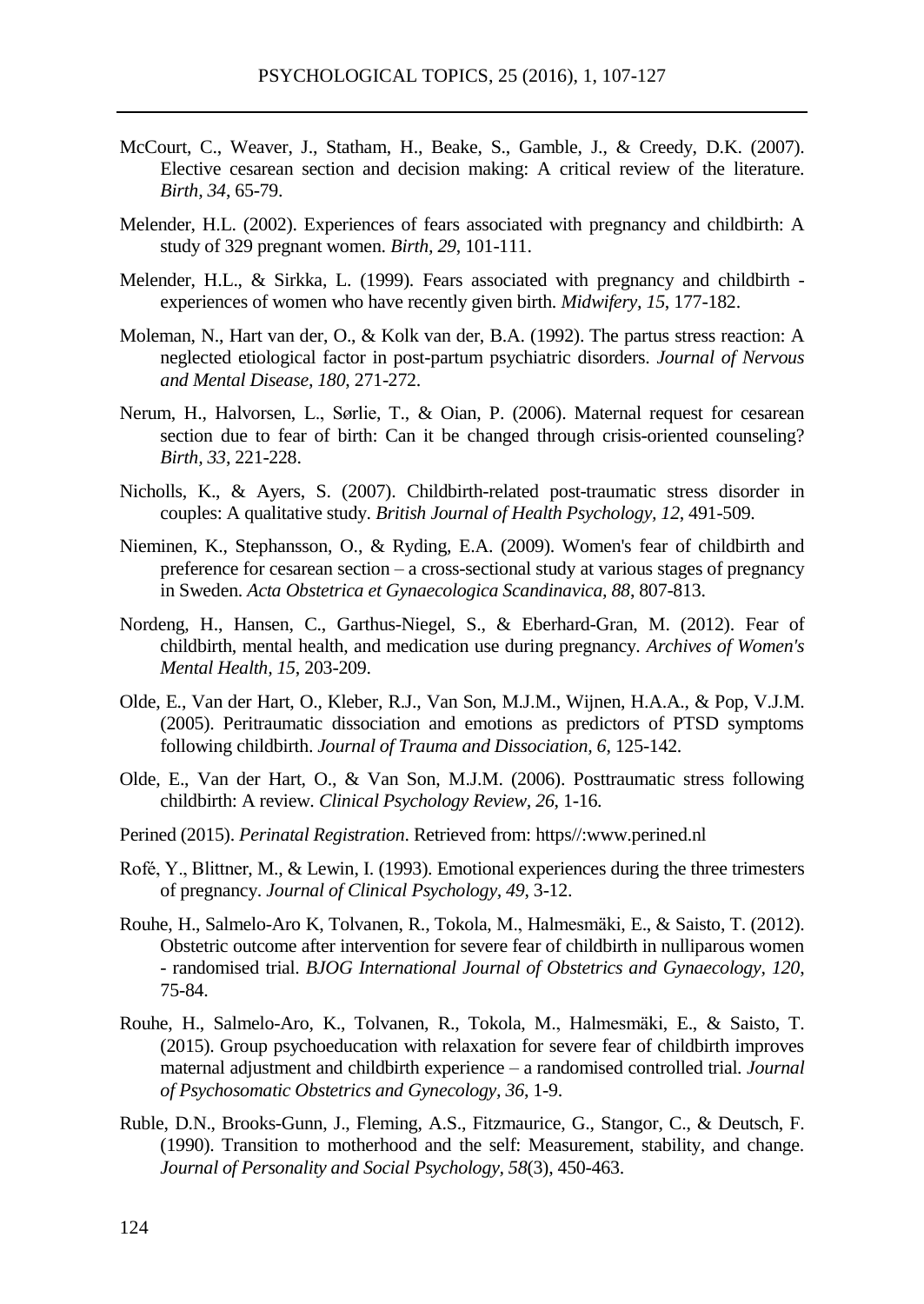- Ryding, E.L. (1991). Psychosocial indications for caesarean section. A retrospective study of 43 cases. *Acta Obstetricia Gynecologica Scandinavica*, *70*, 47-49.
- Ryding, E.L. (1993). Investigation of 33 women who demanded a caesarean section for personal reasons. *Acta Obstetrica et Gynaecologica Scandinavica, 72*, 280-285.
- Ryding, E.L., Persson, A., Onell, C., & Kvist, L. (2003). An evaluation of midwives' counseling of pregnant women in fear of childbirth. *Acta Obstetrica et Gynaecologica Scandinavica, 82*, 10-17.
- Ryding, E.L., Wijma, K., & Wijma, B. (1997). Predisposing psychological factors for posttraumatic stress reactions after emergency caesarean section. *Acta Obstetricia et Gynecologica Scandinavica, 77*, 351-352.
- Ryding, E.L., Wijma, B., Wijma, K., & Rydhström, H. (1998). Fear of childbirth during pregnancy may increase the risk of emergency caesarean section. *Acta Obstetrica et Gynaecologica Scandinavica, 77*, 542-547.
- Ryding, E.L., Wirfelt, E., Wängborg, I.B., Sjögren, B., & Edman, G. (2006). Personality and fear of childbirth. *Acta Obstetrica et Gynaecologica Scandinavica, 86*, 814-820.
- Saisto, T., & Halmesmäki, I.E. (2003). Fear of childbirth: A neglected dilemma. *Acta Obstetricia et Gynecologica Scandinavica, 82*, 201-304.
- Saisto, T., Salmelo-Aro, K., & Halmesmäki, I.E. (2001c). Psychosocial characteristics of women and their partners fearing vaginal childbirth. *British Journal of Obstetrics and Gynaecology, 108*, 492-498.
- Saisto, T., Salmelo-Aro, K., Nurmi, J.E., & Halmesmäki, I.E. (2001a). Psychosocial predictors of disappointment with delivery and puerperal depression. A longitudinal study. *Acta Obstetrica et Gynaecologica Scandinavica, 80*, 39-45.
- Saisto, T., Salmelo-Aro, K., Nurmi, J.E., Könönen, T., & Halmesmäki, I.E. (2001b). A randomized controlled trial of intervention in fear of childbirth. *Acta Obstetricia et Gynecologica Scandinavica, 98*, 820-826.
- Sandström, M., Wiberg, B., Wikman, M., Willma, A.K., & Högberg, U. (2008). A pilot study of eye movement desensitisation and reprocessing treatment (EMDR) for posttraumatic stress after childbirth. *Midwifery, 24*, 62-73.
- Sjögren, B. (1997). Reasons for anxiety about childbirth in 100 pregnant women. *Journal of Psychosomatic Obstetrics and Gynecology, 18*, 266-272.
- Sjögren, B. (1998). Fear of childbirth and psychosomatic support a follow up of 72 women. *Acta Obstetricia et Gynecologica Scandinavica, 77*, 819-825.
- Sjögren, B., & Thomassen, P. (1997). Obstetric outcome in 100 women with severe anxiety over childbirth. *Acta Obstetrica et Gynaecologica Scandinavica, 76*, 948-952.
- Smyth, J., Stone, A.A., Hurewitz, A., & Kaell, A. (1999). Effects of writing about stressful experiences on symptom reduction in patients with asthma or rheumatoid arthritis. *JAMA, 281*, 1304-1309.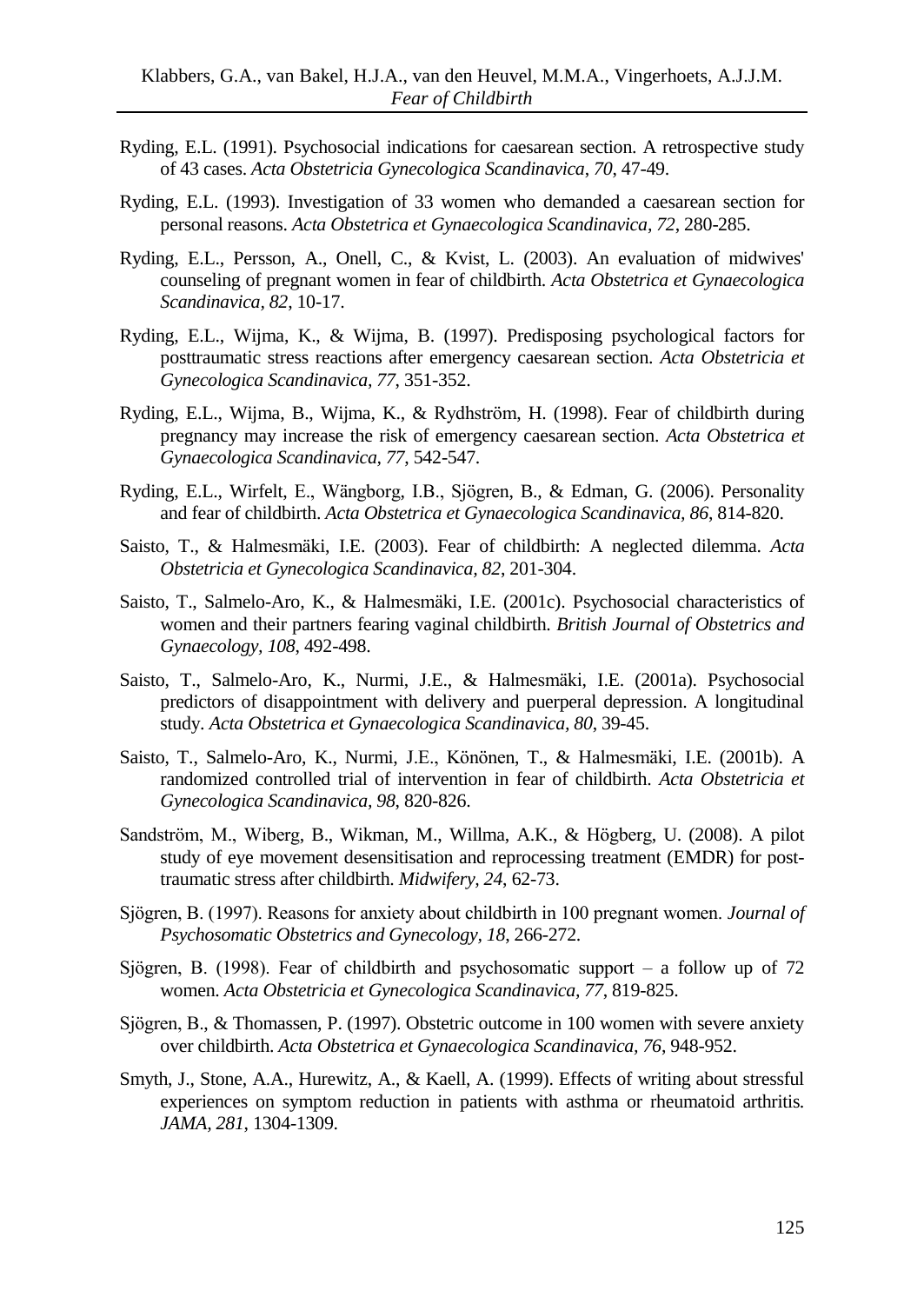- Spice, K., Jones, S.L., Hadjistavroulos, H.D., Kowalyk, K., & Stewart, S.H. (2009). Prenatal fear of childbirth and anxiety sensitivity. *Journal of Psychosomatics and Gynecology, 30*, 168-174.
- Storksen, H.T., Eberhard-Gran, M., Garthus-Niege, S., & Eskild, A. (2012). Fear of childbirth: The relation to anxiety and depression. *Acta Obstetrica et Gynaecologica Scandinavica, 91*, 237-242.
- Szeverény, O., Póka, R., Hetey, M., & Török, Z. (1998). Contents of childbirth-related fear among couples wishing the partner's presence at delivery. *Journal of Psychosomatic Obstetrics and Gynecology, 19*, 38-43.
- Toohill, J., Fenwick, J., Gamble, J., Creedy, D.K., Buist, A., Turkstra, E., & Ryding, E.L. (2014). A randomized controlled trial of a psycho-education intervention by midwives in reducing childbirth fear in pregnant women. *Birth, 41*, 384-394.
- U.S.\_ClinicalTrial\_register (2014). *Treatment of severe fear of childbirth with CBT, comparison of ICBT with traditional live therapy*. Retrieved from: https://www.clinicaltrials.gov/ct2/show/NCT02266186.
- Uddenberg, N. (1974). Reproductive adaptation in mother and daughter. A study of personality development and adaptation to motherhood. *Acta Obstetrica et Gynaecologica Scandinavica, 254*, 1-115.
- Vellay, P., & Vellay-Dalsace, A. (1956). *Témoignages sur l'accouchement sans douleur par la méthode psycho-prophylactique [Testimonials about painless childbirth using the psychoprophylactic method]*. Paris: Le Seuil.
- Waldenström, U., Hildingsson, I., & Ryding, E.L. (2006). Antenatal fear of childbirth and its association with subsequent caesarean section and experience of childbirth. *British Journal of Obstetrics and Gynaecology, 113*, 638-646.
- Wijma, K. (2009). *Review of the phenomenon and occurrence of fear of childbirth (FOC) and its sequelae. A proposal for the study of FOC by Cognitive Behavioural Therapy.* Unit of Medical Psychology, Department of Experimental and Clinical and Experimental Medicine, Linköping University, Linköping, Sweden.
- Wijma, K., Soderquist, J., & Wijma, B. (1997). Posttraumatic stress disorder after childbirth: A cross sectional study. *Journal of Anxiety Disorders, 11*, 587-597.
- Wijma, K., & Wijma, B. (1992). Changes in anxiety during pregnancy and after delivery. In K. Wijma & B. Von Schoultz (Eds.), *Reproductive life. Advances in research in psychosomatic obstetrics and gynaecology* (pp. 81-88). U.S.A.: Parthenon Publishing group.
- Wijma, K., & Wijma, B. (2016, in press). A woman afraid to deliver how to manage childbirth anxiety. In K.M. Paarlberg & H.B.M. van de Wiel (Eds.), *Biopsychosocial obstetrics and gynaecology*. Berlin: Springer.
- Wijma, K., Wijma, B., & Zar, M. (1998). Psychometric aspects of the W-DEQ: A new questionnaire for the measurement of fear of childbirth. *Journal of Psychosomatic Obstetrics and Gynecology, 19*, 84-97.